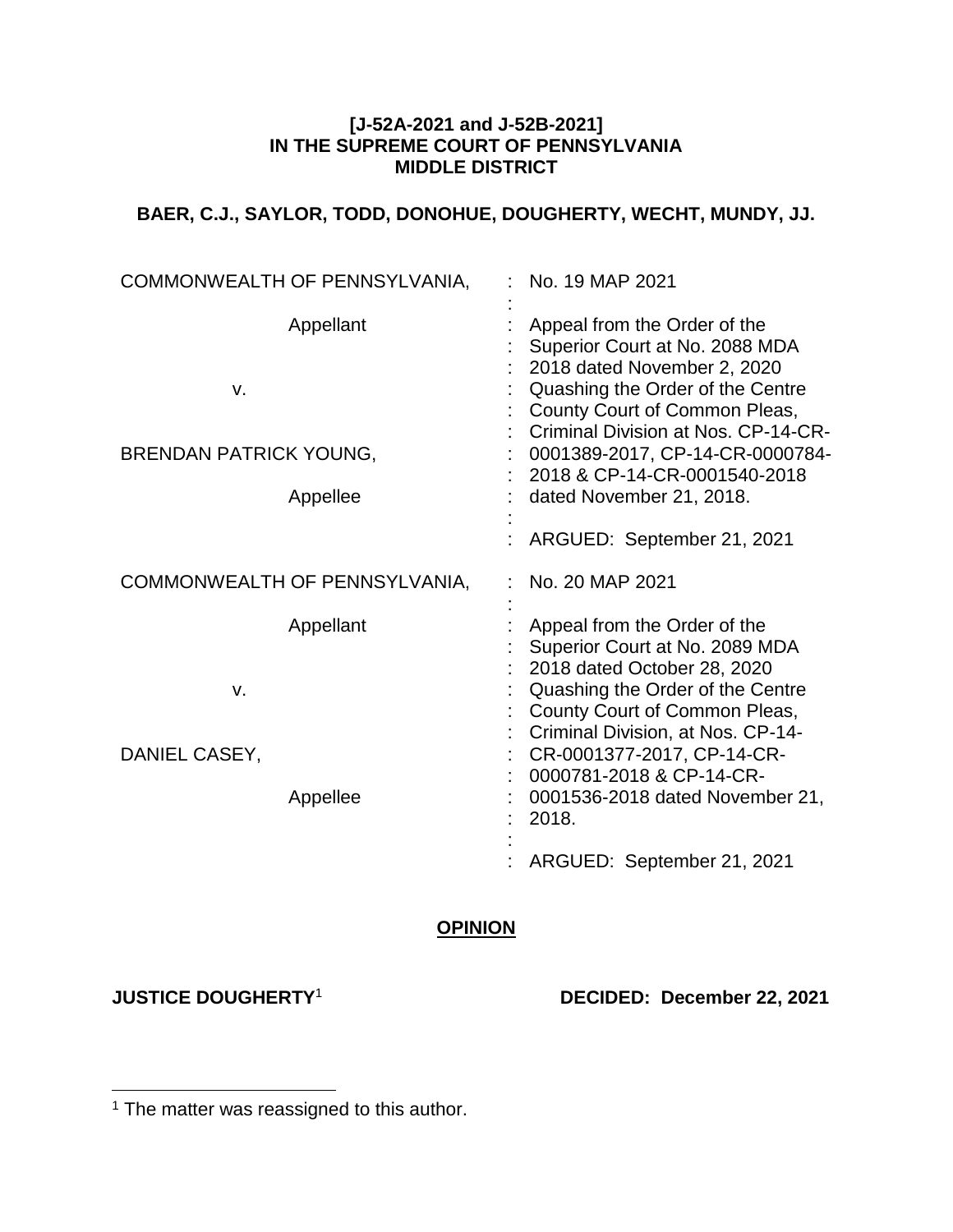This appeal arises from the prosecution of two defendants in connection with alleged hazing rituals at Penn State University in 2016 and 2017 that led to the death of a student. The prosecutions proceeded at multiple docket numbers for each defendant and although the common pleas court consolidated the docket numbers for trial, the docket numbers were not consolidated for all purposes. Defense suppression motions were granted in part and the Commonwealth filed two interlocutory appeals, one for each defendant. The notice of appeal for each defendant contained all docket numbers pertaining to that defendant. The Superior Court determined separate notices of appeal should have been filed for each docket number and quashed the appeals pursuant to this Court's ruling in *Commonwealth v. Walker*, 185 A.3d 969, 976 (Pa. 2018) (when "'one or more orders resolves issues arising on more than one docket or relating to more than one judgment, separate notices of appeals must be filed'"), *quoting* Pa.R.A.P. 341, Official Note. In doing so, the panel expressly denied the Commonwealth's request for leave to correct the procedural defect by filing separate notices of appeal at each docket number.

We granted review to examine whether the intermediate court correctly applied the holding in *Walker* considering the Commonwealth's position the matter is more properly controlled by our subsequent decision in *Always Busy Consulting, LLC v. Babford & Co., Inc.*, 247 A.3d 1033, 1043 (Pa. 2021) ("*ABC*") ("filing a single notice of appeal from a single order entered at the lead docket number for consolidated civil matters where all record information necessary to adjudication of the appeal exists, and which involves identical parties, claims and issues, does not run afoul of *Walker*, Rule 341, or its Official Note"). We conclude the exception to the *Walker* rule enunciated in *ABC* is not broad enough to encompass the present matter. Nevertheless, we remand to the Superior Court to determine, in its discretion, whether the Commonwealth should be granted relief through application of the safe harbor provision of Pa.R.A.P. 902 ("any step other than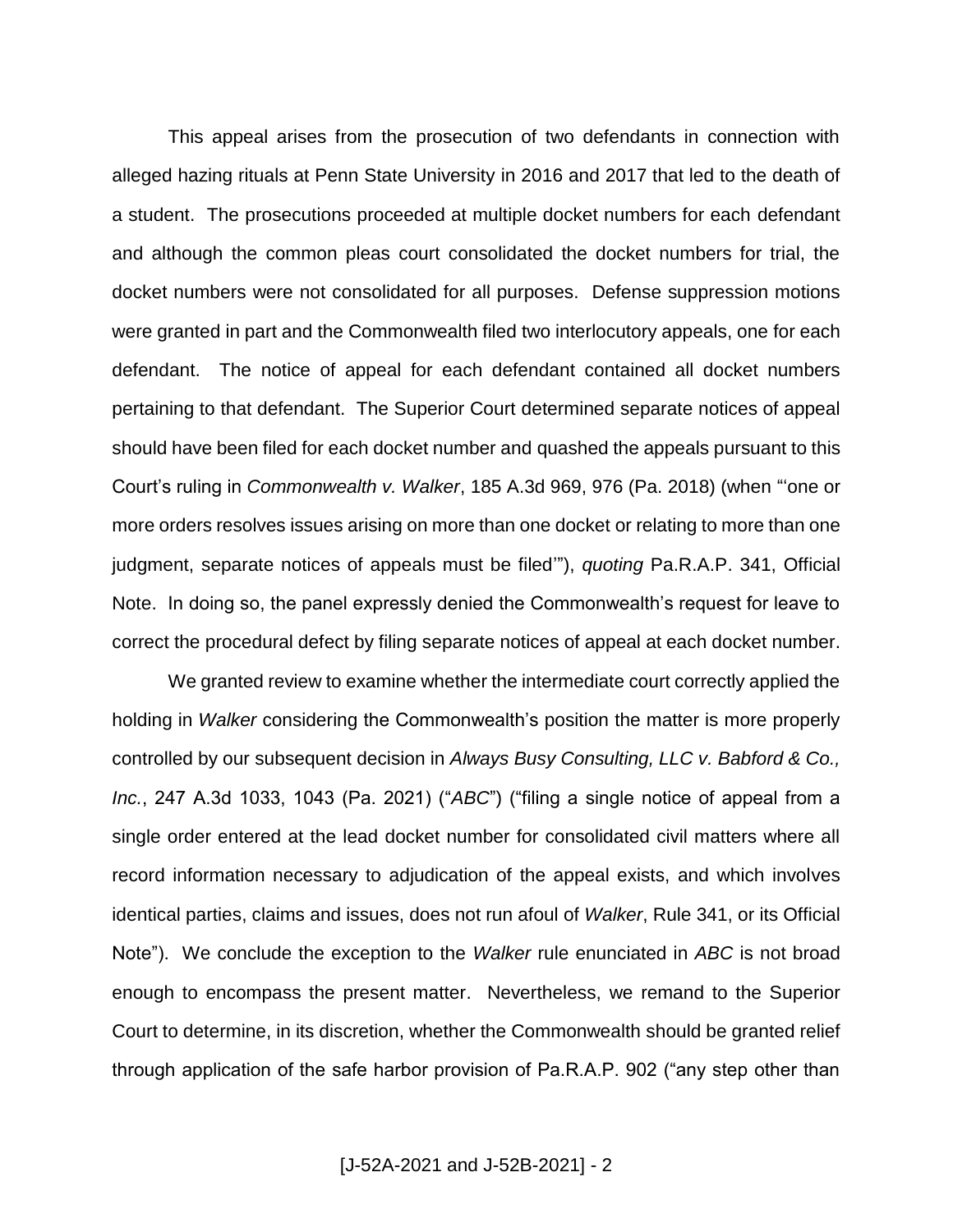the timely filing of a notice of appeal . . . is subject to such action as the appellate court deems appropriate, which may include . . . remand of the matter to the lower court so that the omitted procedural step may be taken.").

#### **I. Factual and procedural history**

On the evening of February 2, 2017, the 19-year-old victim, Timothy Piazza ("decedent"), was summoned to a fraternity house for pledging activities, which included rituals involving alcohol consumption. Decedent became extremely intoxicated and ultimately fell down the basement stairs. By mid-morning the following day, he had been carried upstairs to a sofa and was unresponsive. Fraternity members called 911 around 10:45 a.m. According to the Commonwealth, after calling for assistance, appellees Brendan Patrick Young and Daniel Casey, who were officers of the fraternity, attempted to hide evidence of what occurred at the fraternity house during the relevant time. Decedent was transported to the hospital, where he was pronounced dead. A medical examination revealed internal bleeding, brain swelling, a skull fracture, and a shattered spleen. Decedent's abdominal cavity contained substantial amounts of clotted blood, and according to medical personnel, had decedent received timely treatment, he could have survived.

The Commonwealth charged appellees with various offenses including involuntary manslaughter, recklessly endangering another person, evidence tampering, hazing, and furnishing alcohol to minors. Many of the charges were related to the hazing activities described above, though some were related to hazing actions that allegedly occurred in the fall of 2016.<sup>2</sup> After a preliminary hearing, only some of the charges were held for trial,

 $\overline{a}$ <sup>2</sup> Other individuals were charged as well. The common pleas court initially granted the Commonwealth's motion to consolidate all matters for trial. *See Commonwealth v. Bonatucci et al.*, Nos. CP-14-CR-1379-2017, *et al.*, Opinion and Order, at 5-6 (C.P. Centre Cty. Oct. 18, 2018). In response to a defense motion, however, the court amended that decision by directing that, although appellees should be tried jointly, their trial should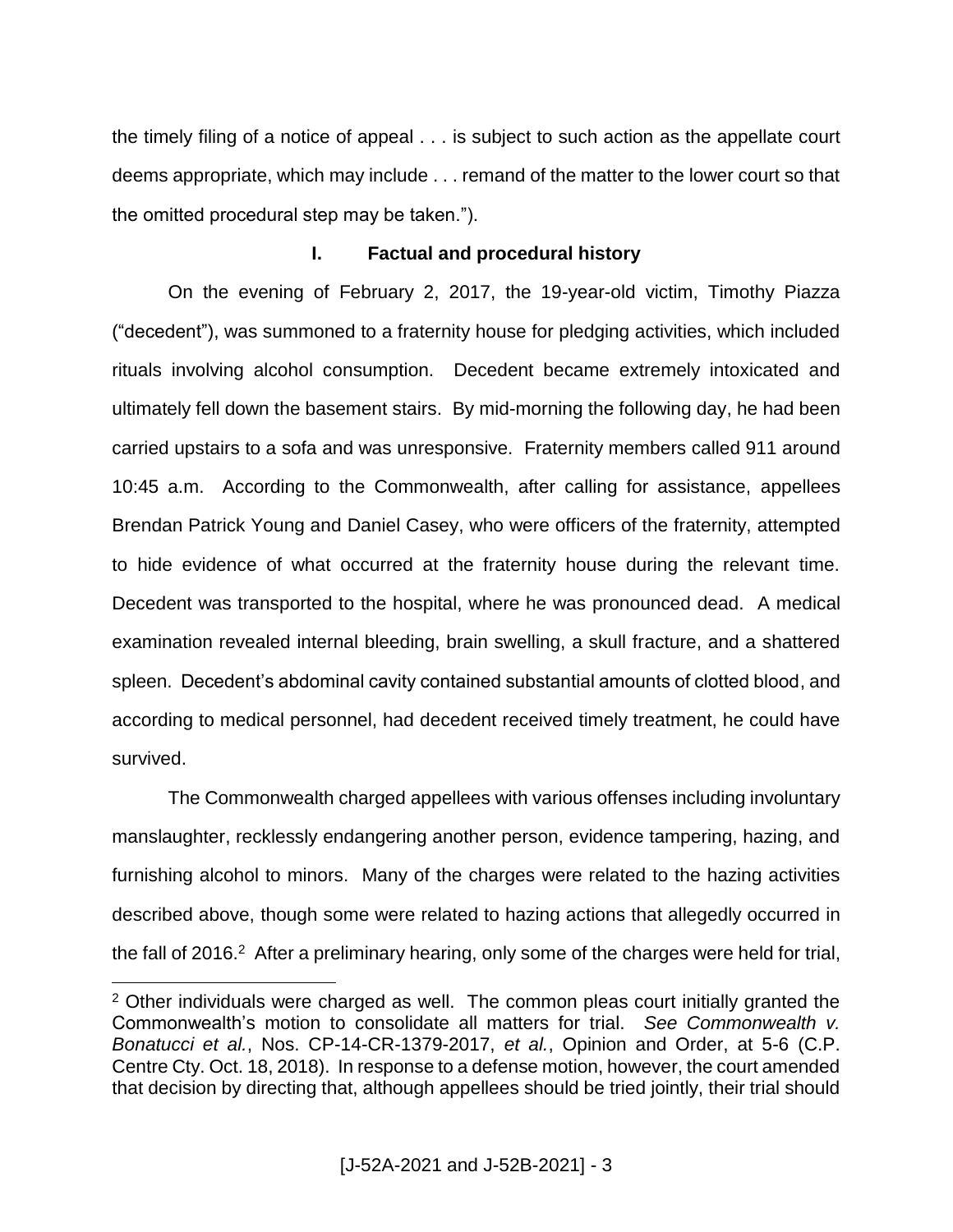and the case against each defendant was assigned a docket number. The Commonwealth refiled the dismissed charges and referred the prosecution to the Office of Attorney General due to a conflict of interest. After another preliminary hearing, some of the refiled charges were held for trial, while others were again dismissed. The newly held charges were given distinct docket numbers for each defendant. When the Commonwealth again refiled previously dismissed charges, a third preliminary hearing occurred. Again, some of the refiled charges were held for trial, while the remainder were dismissed. Those newly held charges were also given docket numbers distinct from those previously assigned. Consequently, the proceedings against each defendant included three separate docket numbers, which were consolidated for trial.<sup>3</sup>

Before the third set of charges was filed, appellees each filed an omnibus pre-trial motion listing the docket numbers assigned after the first two preliminary hearings. They later filed supplemental pretrial motions relative to the dockets created after the third preliminary hearing, and sought, *inter alia*, suppression of evidence obtained from their cell phones. In October 2018, the common pleas court held a hearing on the motions as supplemented and ultimately granted the defendants' motions to suppress cell phone evidence on the basis the search warrant was overbroad. *See Commonwealth v. Casey & Young*, Nos. CP-14-CR-1377-2017, *et al.*, Opinion and Order at 35 (C.P. Centre Cty.,

be severed from that of the other defendants. *See id.* Opinion and Order, at 6-7 (C.P. Centre Oct. 25, 2018). The prosecution of the other individuals is not material to this appeal, and further references to the defendants herein pertain solely to appellees. Additionally, in consolidating appellees' cases for trial, and severing them from the other cases, the court did not designate a lead docket number, but directed that all papers filed at any docket number also be filed at every docket number consolidated with it. *See id.* at 7.

<sup>3</sup> Young's docket numbers are: CP-14-CR-1389-2017, CP-14-CR-0784-2018, and CP-14-CR-1540-2018. Casey's are: CP-14-CR-1377-2017, CP-14-CR-0781-2018, and CP-14-CR-1536-2018.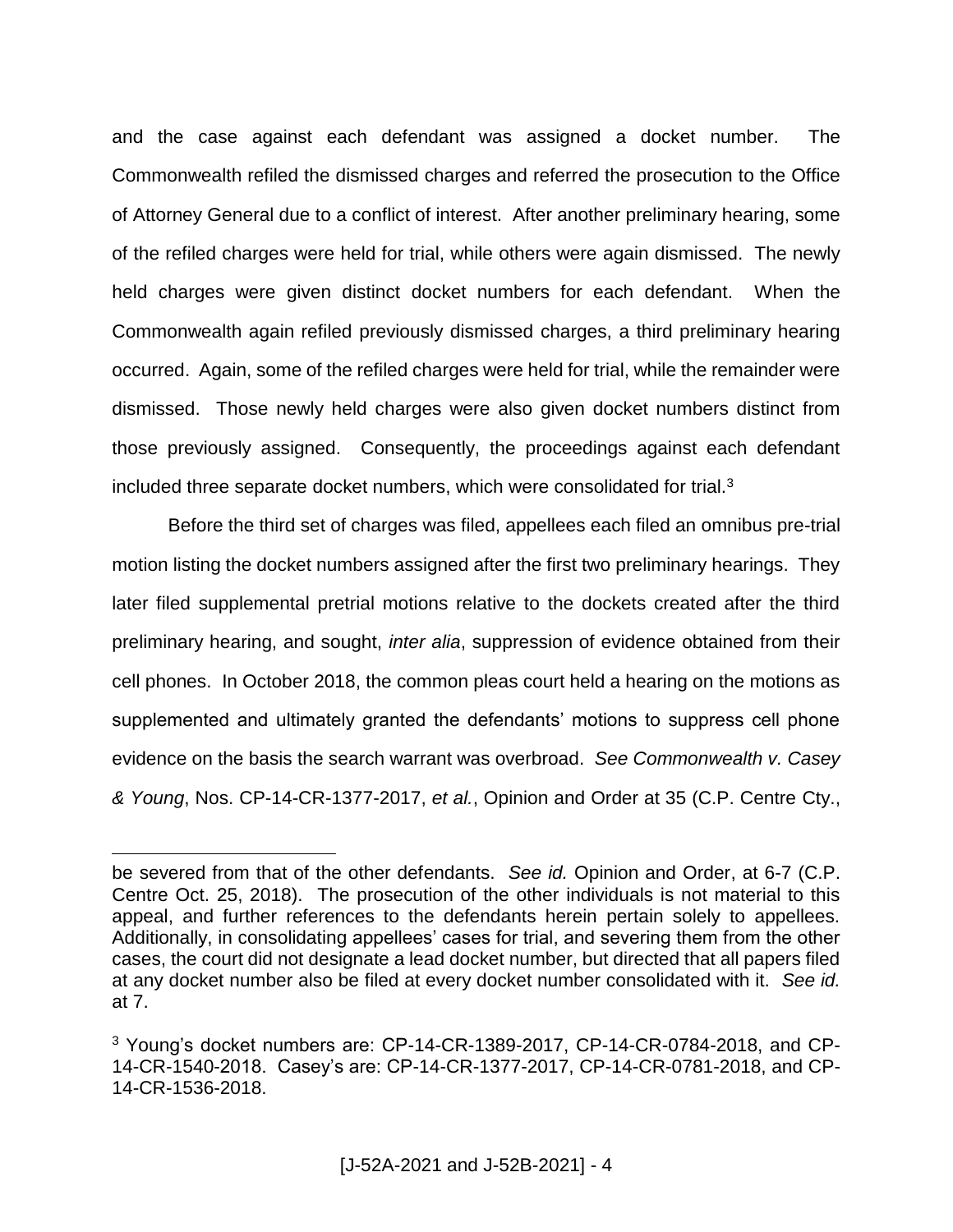Nov. 21, 2018). The court's opinion and order reflected a double caption at the top, one for each defendant in which all three docket numbers were listed for that defendant. *See id.* at 1.<sup>4</sup>

The Commonwealth filed two notices of appeal, one for each defendant under Rule of Appellate Procedure 311(d) which allows the Commonwealth to appeal from an interlocutory order if the Commonwealth certifies that the order substantially hinders or terminates the prosecution. Each notice of appeal contained the three docket numbers specific to the defendant in question.<sup>5</sup>

The Superior Court issued a rule to show cause for each appeal directing the Commonwealth to explain why the appeal should not be quashed pursuant to the brightline rule of *Walker*. In its response, the Commonwealth sought to distinguish *Walker* from the present matter primarily by noting *Walker* involved one notice of appeal for a single suppression order applicable to four separate defendants at four separate docket numbers, whereas in the instant case each notice of appeal applies to a single defendant

<sup>&</sup>lt;sup>4</sup> In deciding the motions, the common pleas court rejected the defendants' challenges to the constitutionality of the anti-hazing statute. The court certified that issue for interlocutory appeal, but the intermediate court quashed the appeal based on *Walker*, *see Commonwealth v. Casey*, 218 A.3d 429, 431 (Pa. Super. 2019), and this Court denied the defendants' petition for review. *See Commonwealth v. Casey*, No. 10 MM 2020, Order (Pa. June 2, 2020) (*per curiam*). Nothing in this Court's order foreclosed their ability to litigate a preserved challenge to the constitutionality of the statute in an appeal from a final order if they are ultimately convicted of hazing.

<sup>5</sup> At each of the three docket numbers for each defendant, the record contains a notice of appeal bearing all three docket numbers, suggesting separate notices of appeal were filed at each docket number; however, the notices of appeal at two of the docket numbers are simply photocopies of one original notice of appeal. The Superior Court noted the copies contained yellow highlighting specifying the docket to which they were filed, and the panel "appreciate[ed] the Commonwealth's candor" in admitting in its response to the rule to show cause that it styled the notice of appeal as a single document referencing the three docket numbers at which it sought to appeal. *See Commonwealth v. Casey*, No. 2089 MDA 2018, 2020 WL 6306055 at \*2, n.4 (Pa. Super. Oct. 28, 2020) (unpublished memorandum); *Commonwealth v. Young*, No. 2088 MDA 2018, 2020 WL 6392766 at \*2, n.4 (Pa. Super. Nov. 2, 2020) (unpublished memorandum).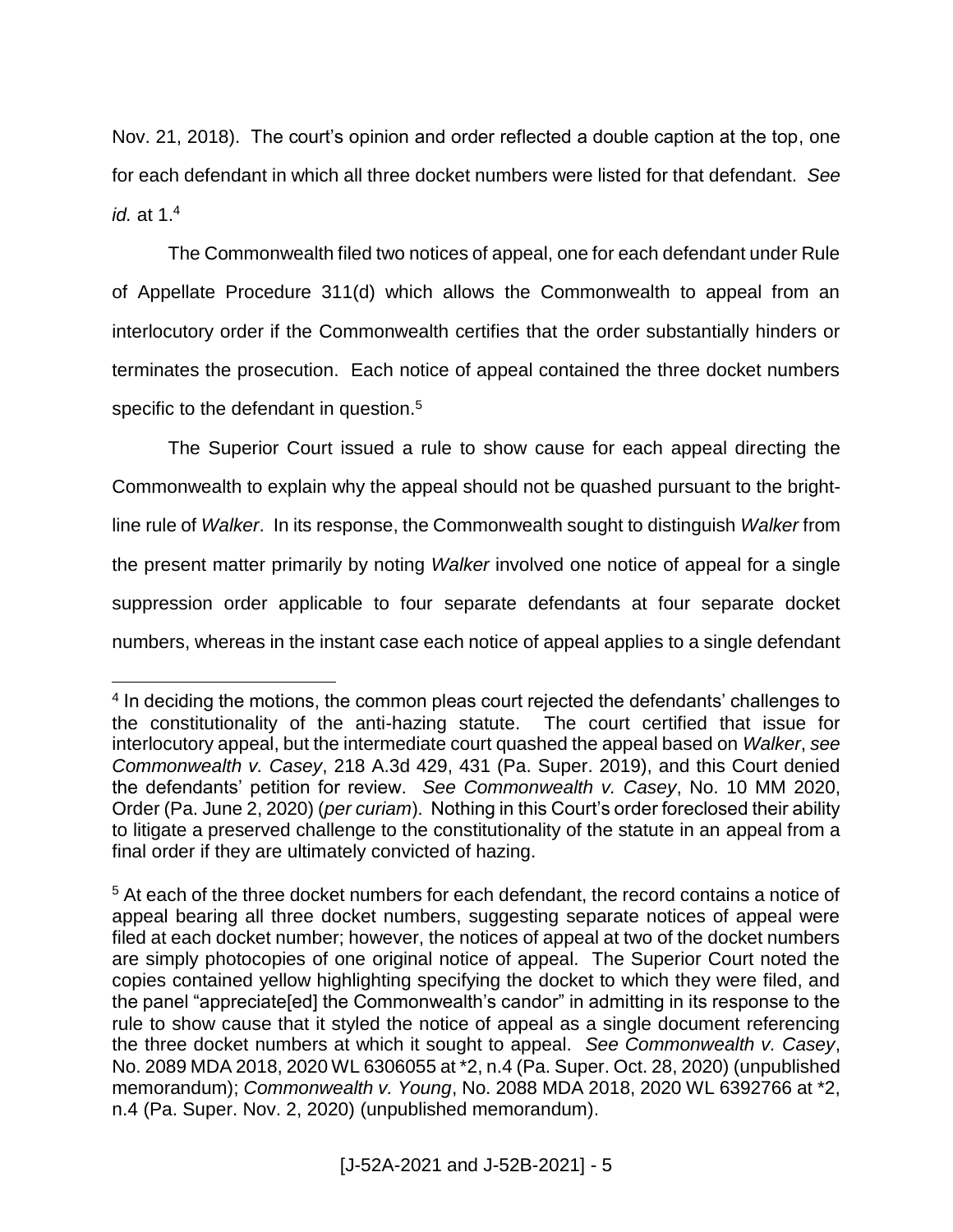and includes all three docket numbers for that defendant. The Commonwealth also argued *Walker* is distinguishable from the instant matter because here, even though the case against each defendant involved three docket **numbers**, each criminal case comprised a single docket; the additional numbers existed only because of multiple preliminary hearings. The Commonwealth argued that requiring a separate notice of appeal for each docket **number** would be unduly formalistic and exceed *Walker's* scope. In the alternative, the Commonwealth requested leave to correct the purported procedural defect by filing new, duplicate notices of appeal at each docket number. The Superior Court discharged the rules to show cause and deferred the question to the merits panel.

In nearly identical unpublished opinions, the merits panel quashed the appeals. *See Commonwealth v. Casey*, No. 2089 MDA 2018, 2020 WL 6306055 (Pa. Super. Oct. 28, 2020) (unpublished memorandum); *Commonwealth v. Young*, No. 2088 MDA 2018, 2020 WL 6392766 (Pa. Super. Nov. 2, 2020) (unpublished memorandum). The panel rejected the Commonwealth's position that *Walker* requires separate notices of appeal only in the context of separate dockets, as opposed to separate docket numbers, noting *Walker* did not differentiate between a docket and a docket number. The panel indicated subsequent case law did not limit the holding of *Walker* to cases involving multiple defendants.<sup>6</sup>

 $6$  The panel noted it had initially stayed the Commonwealth's appeal in the present case pending *en banc* consideration of *Commonwealth v. Johnson*, 236 A.3d 1141 (Pa. Super. 2020) (*en banc*), *alloc. denied*, 242 A.3d 304 (Pa. 2020) (*per curiam*), which addressed whether the inclusion of multiple docket numbers on separate notices of appeal for a single defendant mandated quashal under *Walker*. *See Young*, 2020 WL 6392766 at \*1 & n.2. In *Johnson*, the *en banc* court determined such procedural practice was not grounds for quashal under *Walker*. *Johnson*, 236 A.3d at 1148 (*en banc*) (overruling *Commonwealth v. Creese*, 216 A.3d 1142, 1144 (Pa. Super. 2019) ("notice of appeal may contain only one docket number")). The panel ultimately determined *Johnson* had no bearing on the instant matter because the Commonwealth here did not file separate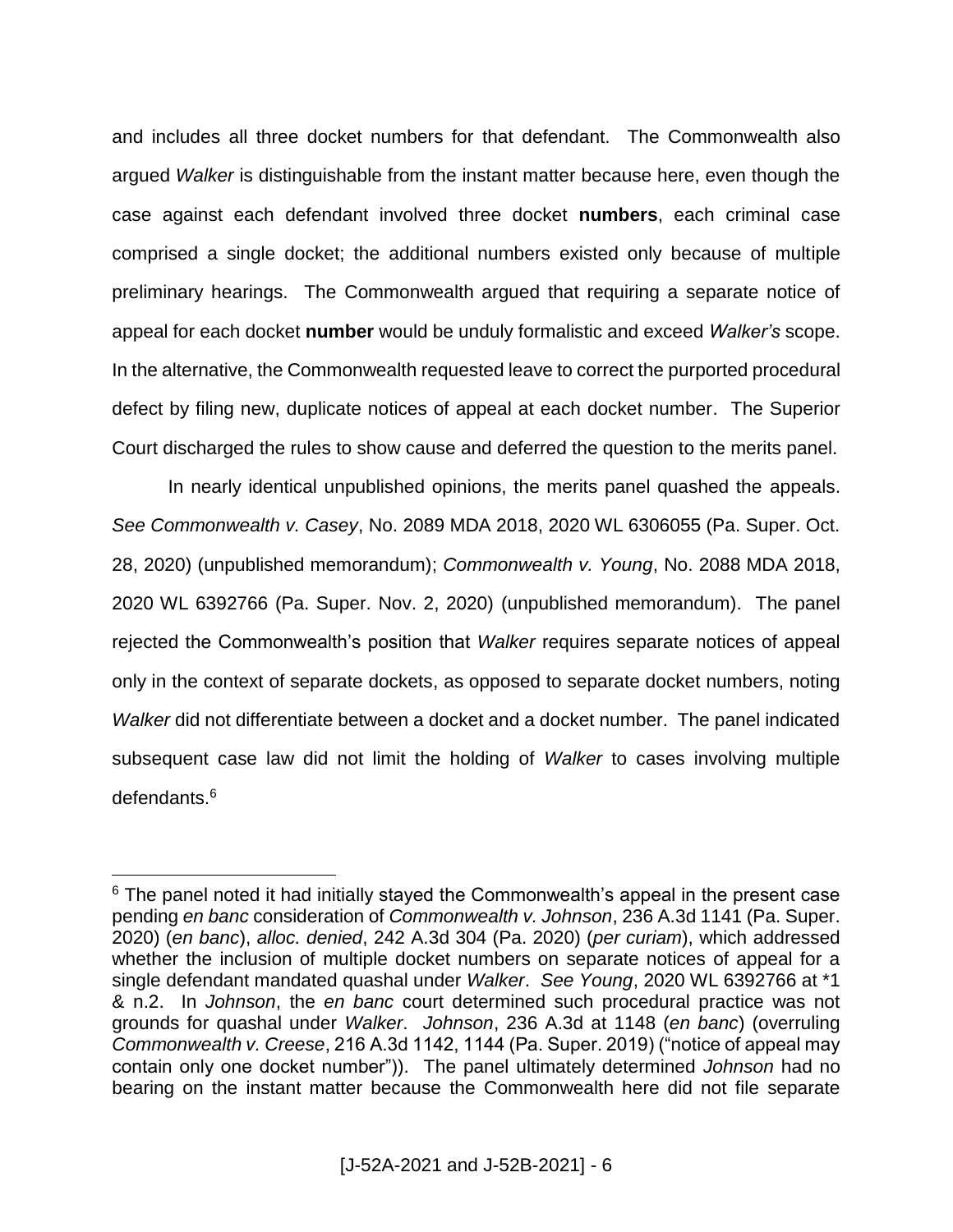The panel also reasoned the multiple cases filed against each defendant were not treated as a single case for that defendant but remained distinct through the proceedings; indeed, the trial court had mandated that every paper filed relative to each defendant be filed at all docket numbers. The panel held that although one individual is the defendant at each group of three docket numbers, and the suppression issue at those docket numbers is identical, a separate notice of appeal is still required at each docket number lest the Commonwealth be permitted to unilaterally consolidate the appeals, which *Walker* held would be improper because consolidation lies within the discretion of the appellate court. *See Walker*, 185 A.3d at 976, *citing* Pa.R.A.P. 513.<sup>7</sup> Finally, the panel rejected the Commonwealth's request to amend the notices of appeal, ostensibly because the Commonwealth "fail[ed] to articulate how amendment can remedy its failure to timely file separate notices of appeal at the other two docket numbers at issue." *Casey*, 2020 WL 6306055 at \*4; *Young*, 2020 WL 6392766 at \*4.

We granted review to consider whether the Superior Court "err[ed] in extending *Commonwealth v. Walker* to require dismissal where the notice of appeal showed multiple docket numbers but there was only one case and one docket, with one defendant, one suppression ruling, and one set of facts and issues[.]" *Commonwealth v. Young & Casey*,

notices of appeal but filed a single notice of appeal for each defendant containing multiple docket numbers.

The panel additionally noted this Court had recently granted allocatur to determine *Walker's* applicability to a civil matter in which a single notice of appeal was filed at the lead docket number for two consolidated cases, but the appeal had not yet been decided. *Young*, 2020 WL 6392766 at \*3 n.6, *citing Always Busy Consulting, LLC v. Babford & Co., Inc.*, 235 A.3d 271 (Pa. 2020) (*per curiam*).

 $7$  "Where there is more than one appeal from the same order, or where the same question is involved in two or more appeals in different cases, the appellate court may, in its discretion, order them to be argued together in all particulars as if but a single appeal. Appeals may be consolidated by stipulation of the parties to the several appeals." Pa.R.A.P. 513.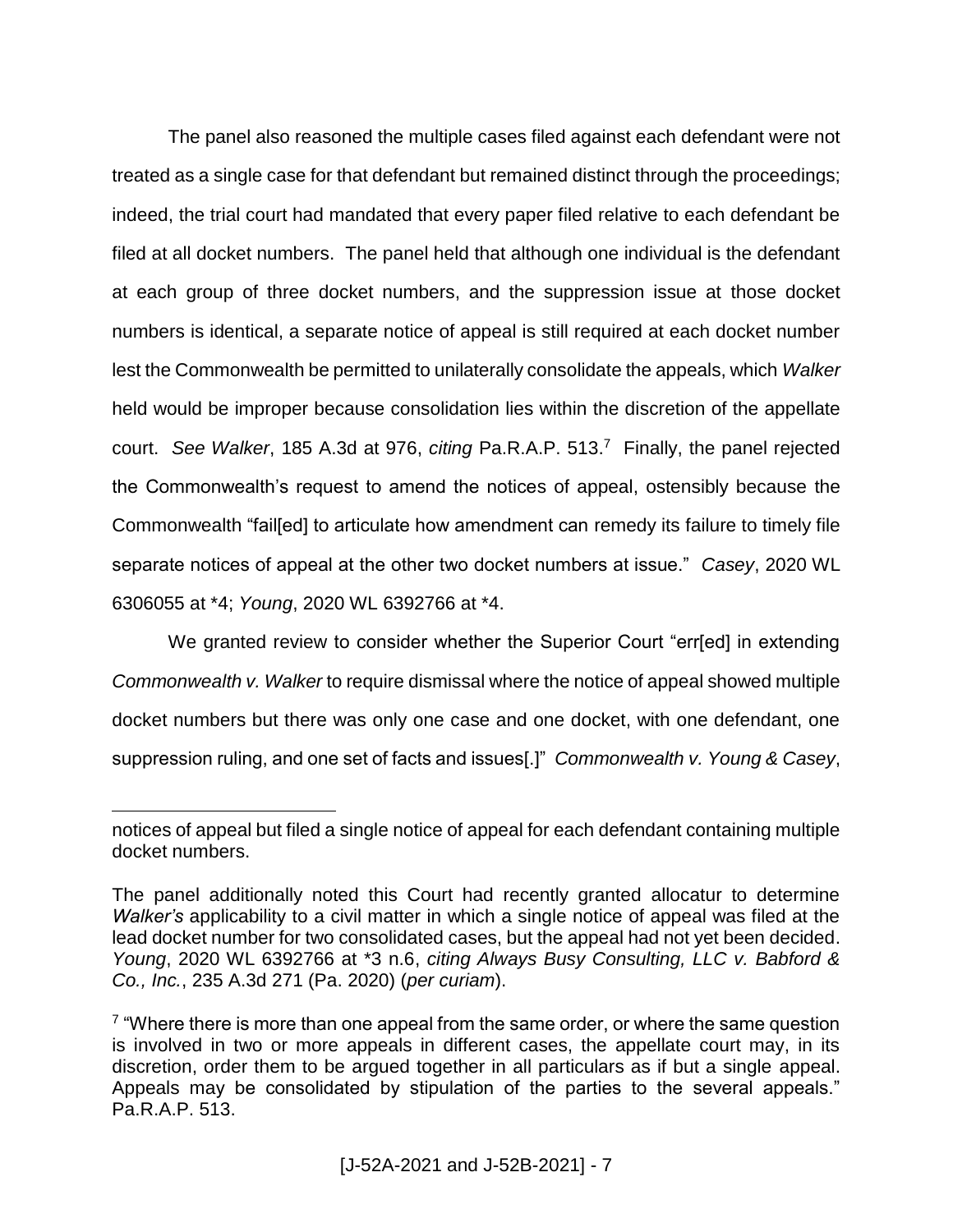251 A.3d 774 (Pa. 2021) (*per curiam*). As this is a question of law, our review is plenary. *Malanchuk v. Tsimura*, 137 A.3d 1283, 1286 (Pa. 2016).

#### **II. Pertinent precedent**

Preliminarily, we recognize there were two defendants below, and the issue now before us is whether the Commonwealth was required to file three notices of appeal to Superior Court for each defendant. We also recognize that reference to multiple defendants and six docket numbers would only tend to confuse matters. Accordingly, while our analysis will apply to the Commonwealth and each defendant individually, our discussion will be developed as if there were only one defendant against whom the Commonwealth was proceeding at three docket numbers.

In *Walker*, the police stopped a car after receiving a report of a robbery at an apartment building with a description of the vehicle and individuals involved. Four persons were inside the car, which was searched pursuant to a warrant obtained poststop. The search yielded items believed to be taken during the robbery, and after being charged, the four defendants moved to suppress the items recovered. The trial court issued one opinion and order granting all four suppression motions on the basis the police lacked reasonable suspicion to stop the vehicle, and the Commonwealth lodged an interlocutory appeal per Pa.R.A.P. 311(d). Unlike the present case, the Commonwealth only filed a single notice of appeal for all defendants, listing the four docket numbers, and the Superior Court quashed the appeal.

In reviewing the propriety of that quashal, this Court began by reviewing decisional precedent relating to appeals from final orders under Rule 341(a), noting the Commonwealth had not presented any compelling argument as to why the rules governing multiple appeals should not apply to appeals from interlocutory orders under Rule 311(d). We noted that although filing a single notice of appeal from multiple final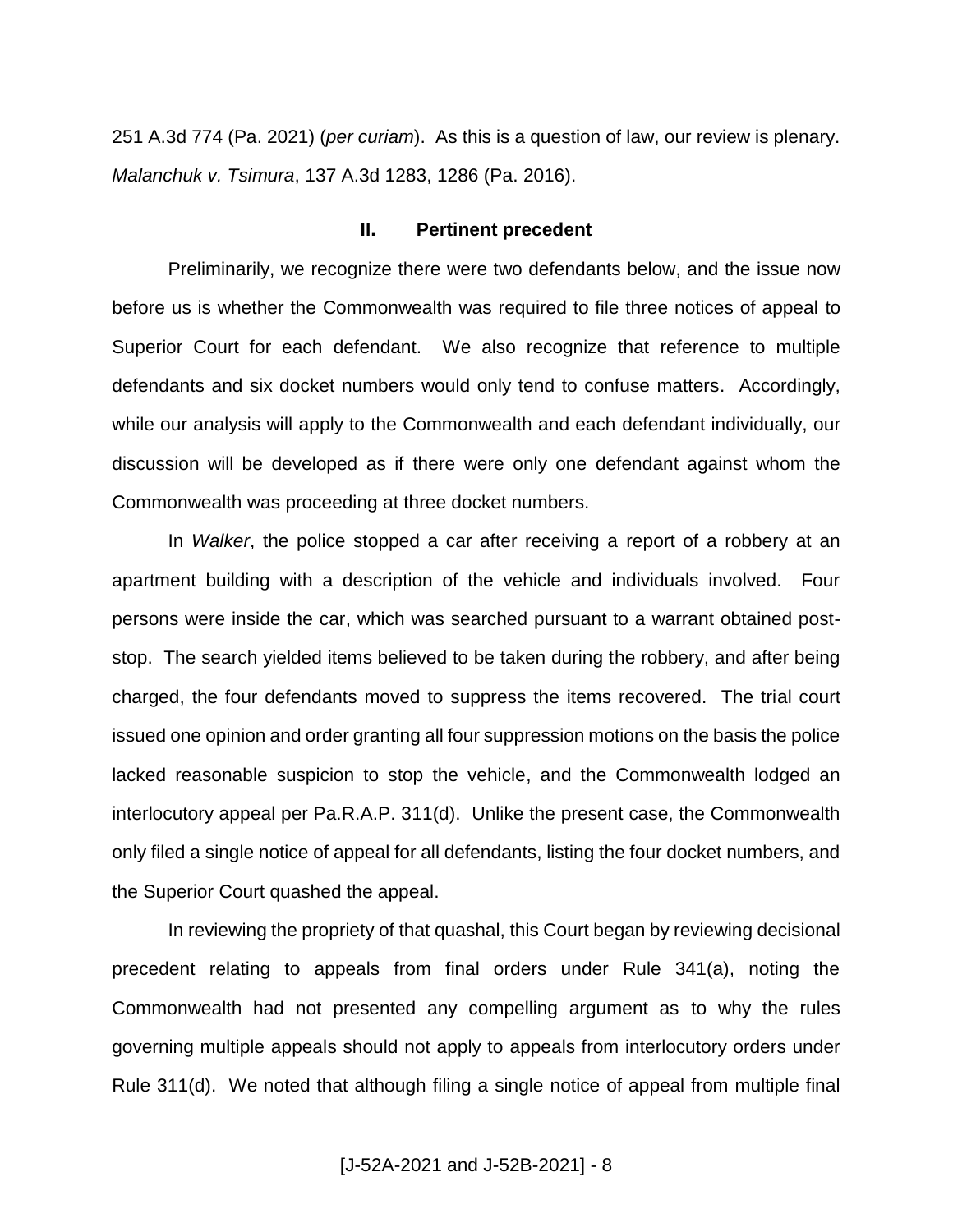orders is disfavored, our courts have at times opted not to quash such appeals where the issues raised in those multiple final orders are substantially identical, the appellee raised no objection to the single notice, and the time to file an appeal had expired so that substantive appellate review would otherwise be denied. *See Walker*, 185 A.3d at 974- 75 (*discussing*, *inter alia*, *Gen. Elec. Corp. v. Aetna Cas. & Sur. Co.*, 263 A.2d 448 (Pa. 1970)). The *Walker* Court emphasized, however, that in 2013, the Note to Rule 341(a) was amended to clarify that "separate notices of appeal | must be filed" where one or more orders resolve issues arising on more than one docket. *Id.* at 976, *quoting* Pa.R.A.P. 341(a), Note. The Court stated this amendment represented a "bright line requirement for future cases[,]" *id.*, but did not "apply the mandate of the Official Note [to Rule 341]" to the *Walker* litigants, in part because it was "contrary to decades of case law" from Pennsylvania courts in which failure to file multiple notices of appeal was disapproved, but the appeals themselves were nevertheless rarely quashed. *Id.* at 977. Thus, the rule announced in *Walker* was prospective only, but going forward, it sometimes engendered conflicting decisions in the lower courts.

For example, in several unreported decisions, the intermediate court deemed the practices of filing one notice of appeal at each docket number, italicizing or otherwise highlighting that docket number, and additionally listing in the notice of appeal all other docket numbers affected by the order, as complying with Rule 341 and *Walker*. *See e.g.*, *Commonwealth v. Williams*, 1173 WDA 2019, 2019 WL 3384926 at \*1 n.3 (Pa. Super. July 26, 2019) (unpublished opinion). However, as previously noted, *see* n.5 *supra*, a three-judge panel later interpreted *Walker* as instructing that a notice of appeal which included multiple docket numbers could not be accepted. *See Commonwealth v. Creese*, 216 A.3d 1142, 1144 (Pa. Super. 2019) ("[A] notice of appeal may contain only one docket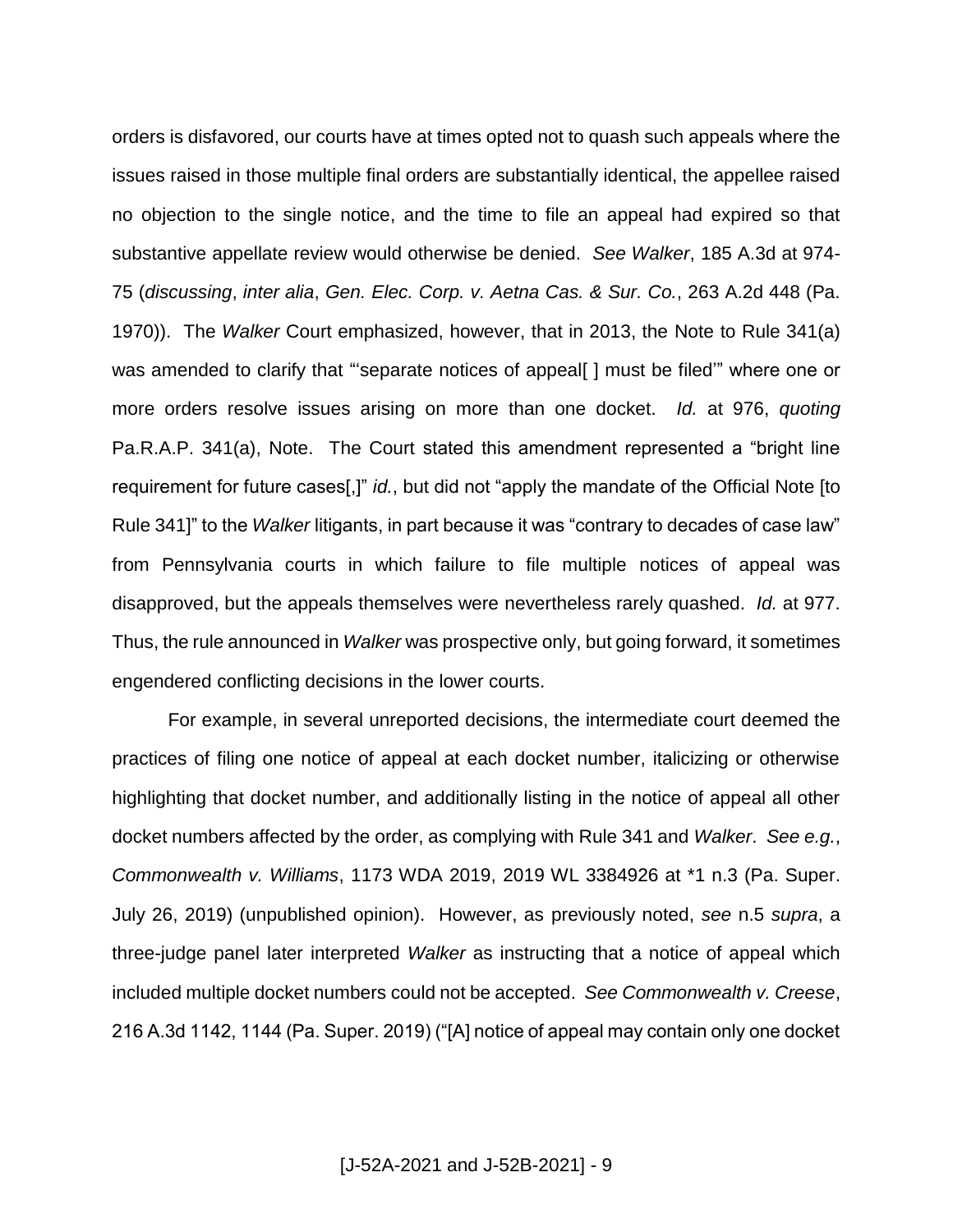number."). The Superior Court sitting *en banc* later expressly overruled *Creese* in *Johnson*.

In *Johnson*, the *en banc* panel recognized its own ruling in *Walker*, which was affirmed by this Court, stemmed from the dual observations that: (1) in a situation where two codefendants attempt to appeal their individual judgments of sentence via a single notice of appeal, *see In re C.M.K.*, 932 A.2d 111 (Pa. Super. 2007), the filing of a single notice of appeal presents difficulties because the two defendants may have been convicted based on distinct conduct and different evidence; and (2) analogous problems may arise where the Commonwealth files one appeal from an order granting suppression to multiple defendants, because the defendants' privacy rights and standing to challenge the lawfulness of the search may differ, and the result of the appeal may impact whether they should be tried jointly. *See Johnson,* 236 A.3d at 1145-46 (discussing *Commonwealth v. Walker*, 2299 EDA 2015, 2016 WL 5845208 at \*3 (Pa. Super. Sept. 30, 2016) (unpublished memorandum)). The *Johnson* court noted these types of difficulties do not arise where a single defendant appeals from a judgment of sentence following trial on multiple dockets. Nevertheless, the court indicated *Walker* still requires the filing of multiple notices of appeal. *See id.* at 1146. However, it approved the practice of including all docket numbers on each notice of appeal, as nothing in *Walker* or the rules of appellate procedure precluded it. *See id.* at 1148; *see also id.* ("The fact that the notices contained all four lower court numbers is of no consequence.").

The same day the Superior Court decided *Johnson*, it also decided *Commonwealth v. Larkin*, 235 A.3d 350 (Pa. Super. 2020) (*en banc*), *alloc. denied*, 251 A.3d 773 (Pa. 2021) (*per curiam*). In *Larkin*, a post-conviction petitioner filed a single *pro se* notice of appeal listing both of his criminal docket numbers, which technically violated the *Walker* rule. Nevertheless, the panel credited Larkin's argument that a breakdown in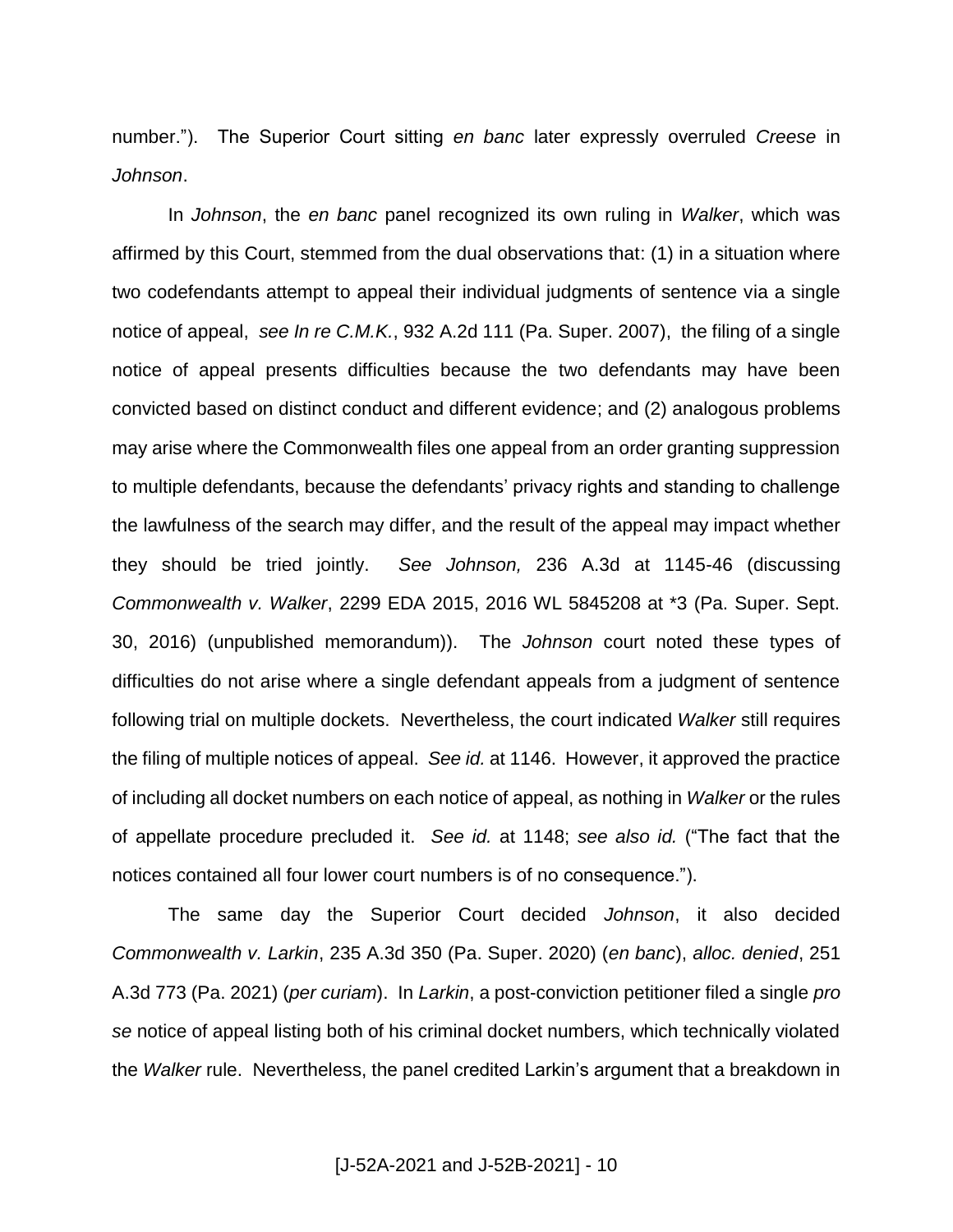the operation of the court had occurred when the trial court advised Larkin he had 30 days "to file **an** appeal," which led Larkin to believe he only had to file a single notice of appeal. *Id.* at 354 (emphasis in original; internal citation and quotation omitted). Thus, as in other cases where the intermediate court had discerned a similar breakdown, the *Larkin* panel declined to quash the appeal.<sup>8</sup> See id. at 353, *citing, inter alia, Commonwealth v. Stansbury*, 219 A.3d 157, 160 (Pa. Super. 2019) (appellate courts often decline to quash appeal when defect results from appellant acting in accordance with misinformation relayed by trial court), *alloc. denied*, 235 A.3d 1073 (Pa. 2020) (*per curiam*).

The following year, this Court decided *ABC*, which involved a contractual dispute where an arbitrator awarded damages in favor of Babford & Co. ("Babford"), and against Always Busy Consulting, LLC ("Always Busy"). Always Busy filed a petition to vacate or modify the award and Babford filed a petition to confirm it. The petitions were given distinct docket numbers, but were consolidated by joint motion of the parties, with the court designating one of the docket numbers as the lead. Ultimately, the court denied the petition to vacate and granted the petition to confirm.

Before judgment was entered, Always Busy filed one notice of appeal at the lead docket number, but it listed both docket numbers. Judgment was subsequently entered at the lead docket number, and the Superior Court issued a rule to show cause why the appeal should not be quashed pursuant to *Walker*, as the single notice of appeal

<sup>&</sup>lt;sup>8</sup> Notably, Judge Stabile authored a fully joining concurring opinion, joined by Judges Dubow, King, and McCaffery, highlighting that "the harsh quashal required due to technical non-compliance with Pa.R.A.P. 341(a) and *Walker* is not necessary" pursuant to Pa.R.A.P. 902, which "allows an appellate court to take any appropriate action, including remand, to allow a party to correct any procedural misstep in a notice of appeal, excluding of course any defect relating to timeliness. . . . A single notice of appeal referencing more than one docket number in violation of *Walker* presents a procedural misstep that easily can be remedied. A single appeal notice containing more than one court docket easily can be segregated into separate notices for each docket while the filing date of the original notice of appeal is preserved." *Larkin*, 235 A.3d at 356-57 (Stabile, J., concurring) (citation omitted).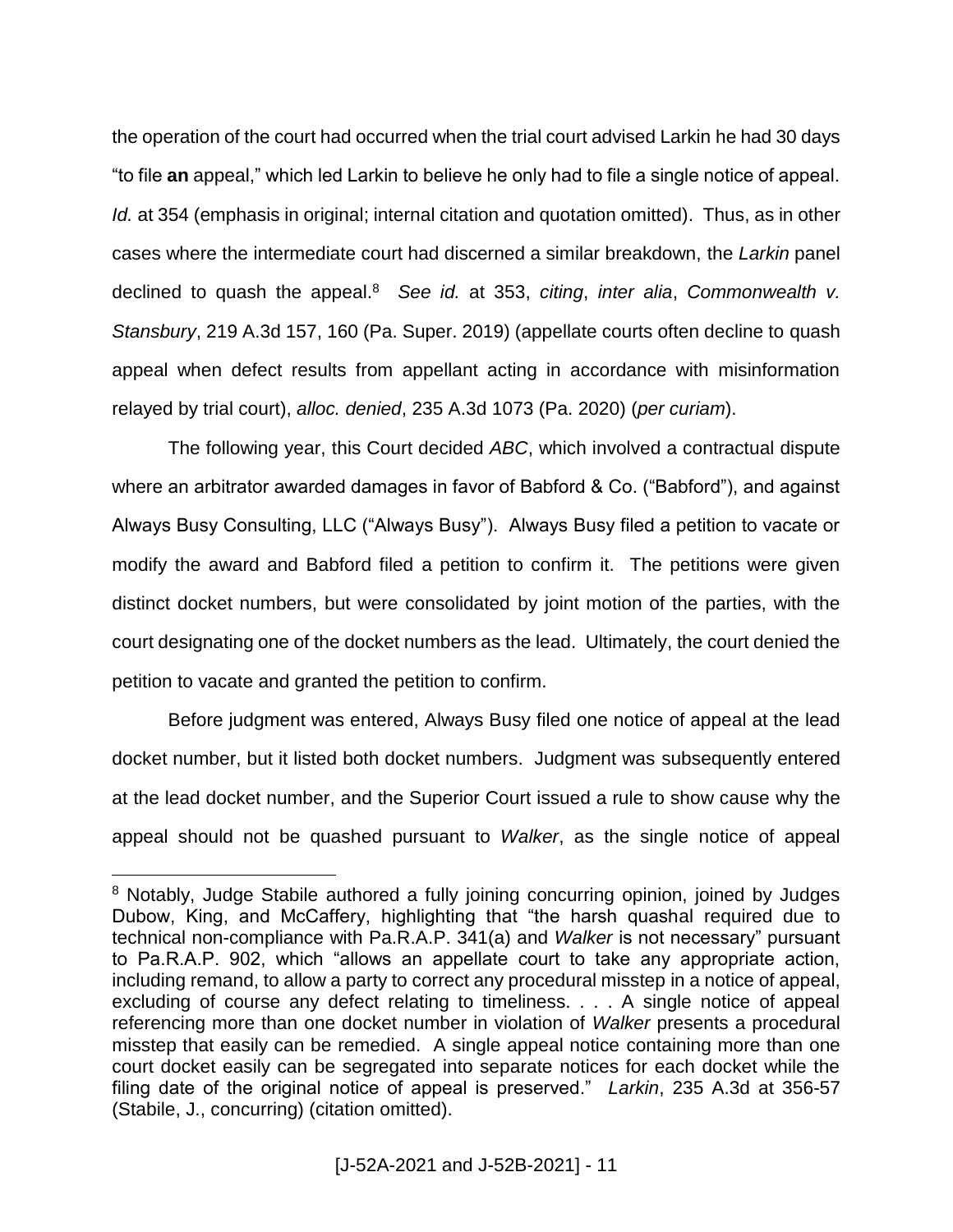pertained to two docket numbers. Always Busy responded by attempting to file a second notice of appeal at the other docket number, but the common pleas prothonotary rejected it based on the local practice of filing notices of appeal involving consolidated cases only at the lead docket number. Thereafter, the Superior Court held it was "'constrained by the strict holding of *Walker*," and "reluctantly quash[ed] the appeal.'" *ABC*, 247 A.3d at 1037, *quoting Always Busy Consulting v. Babford & Co.*, Nos. 94 WDA 2019, 330 WDA 2019, 387 WDA 2019, 2019 WL 4233816 at \*4 (Pa. Super. Sept. 9, 2019) (unpublished memorandum).

We granted review to determine whether *Walker's* bright-line separate-notice-ofappeal-for-each-docket-number rule was intended to apply to situations like the one presented in *ABC*. We quoted the rationale of *Walker* as follows:

[The] practice [of filing a single notice of appeal for multiple cases] utilized in this circumstance by the Commonwealth will often result in unintended consequences, as the appellate court, in deciding the single appeal, must "go behind" the notice of appeal to determine if the same facts and issues apply to all of the appellees. As the Superior Court in this case observed, the suppression order at issue here may affect one or more of the [a]ppellees differently from the rest, including, for example, the remaining evidence (if any) against each [a]ppellee that may be used at trial (which, in turn, may implicate whether all or some of the [a]ppellees should be tried in a single joint trial). The legal issues relating to suppression, *e.g.*, the standing of each defendant to challenge the search and seizure, may also differ from one [a]ppellee to the next.

*ABC,* 247 A.3d at 1043, *quoting Walker*, 185 A.3d at 977.

We then determined the types of concerns *Walker* addressed were not present in *ABC* because the two cases were consolidated, there was a "complete identity of parties and claims[,]" and a single order disposed of the entire litigation, "which involved two sides of the same coin, *i.e.*, competing petitions to vacate or confirm the same arbitration award." *Id.* at 1042-43. Thus, we held *Walker* did not control as its application under the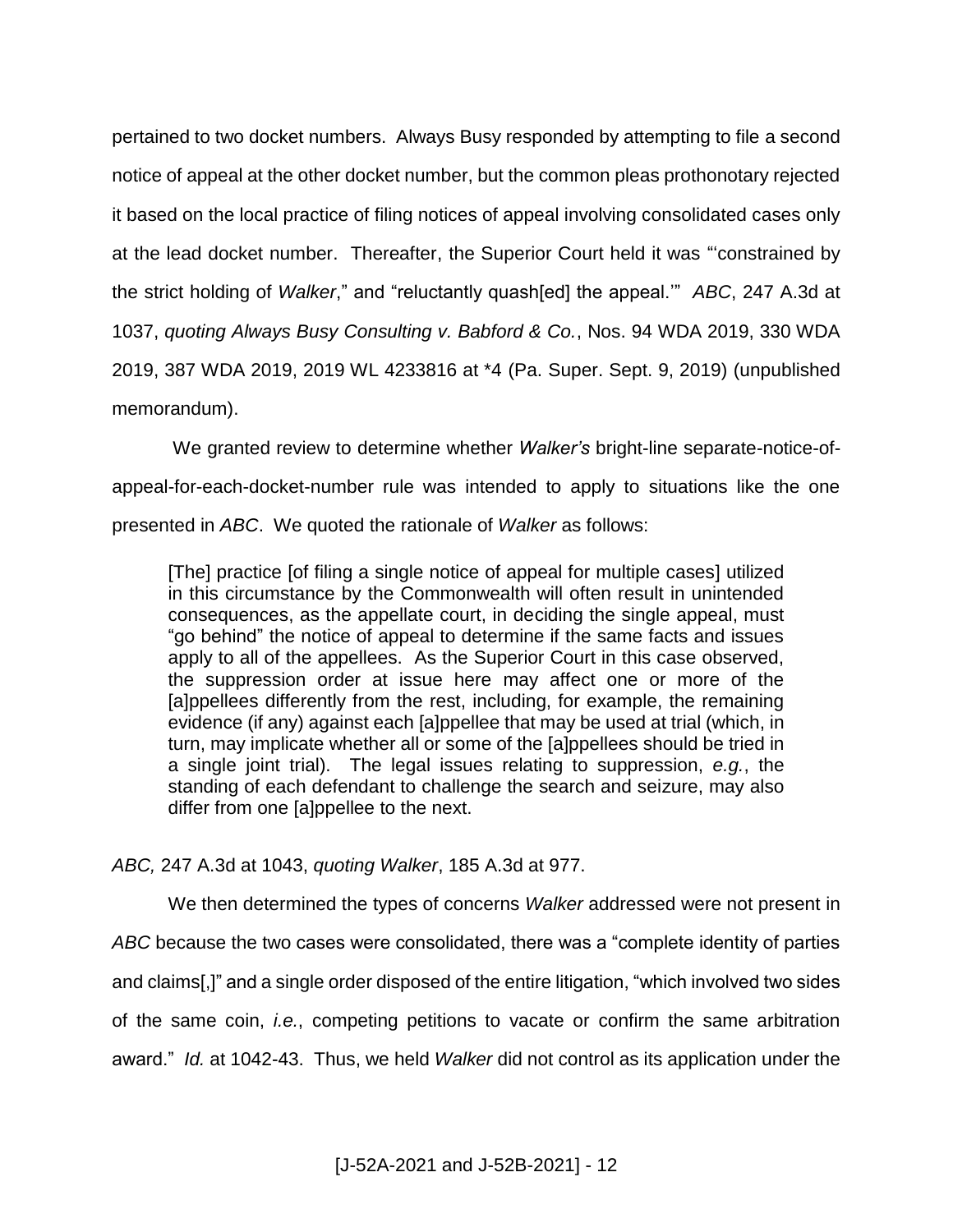circumstances would "elevate[ ] form over substance." *Id*. at 1043. In terms of a rule going forward, we held:

[F]iling a single notice of appeal from a single order entered at the lead docket number for consolidated civil matters where all record information necessary to adjudication of the appeal exists, and which involves identical parties, claims and issues, does not run afoul of *Walker*, Rule 341, or its Official Note.

*Id.* 

 $\overline{a}$ 

Finally, we expressly referred the issue to our Appellate Procedural Rules Committee to consider corresponding adjustments to the Note to Rule 341. *See id.* at 1043 n.12. $9$ 

## **III. Arguments of the parties**

The Commonwealth argues the present circumstances — where it filed one notice of appeal reflecting multiple docket numbers that were consolidated for trial — largely duplicate those of *ABC*. It observes the sentence in the Note to Rule 341 on which *Walker* relied and which requires separate notices of appeal where there are separate "dockets" or "judgments," specifically mentioned *C.M.K.* and *Malanchuk*, which are distinguishable

<sup>9</sup> Justice Mundy authored a concurring opinion reiterating her position in *Walker*, *i.e.*, that the merits of an appeal should be reached despite procedural error where circumstances permit. *See ABC*, 247 A.3d at 1043-44 (Mundy, J., concurring).

Justice Donohue dissented in part, opining the Court's ruling would add confusion compared to the simplicity of the *Walker* rule. She expressed, as well, that the majority's rationale for creating an exception to *Walker* was reminiscent of the analysis in *General Electric*, which had "morphed into different criteria in a variety of applications in our intermediate appellate courts." *Id.* at 1045 (Donohue, J., dissenting). She concurred in the result, however, based on her agreement there had been a breakdown in court operations. *See id.*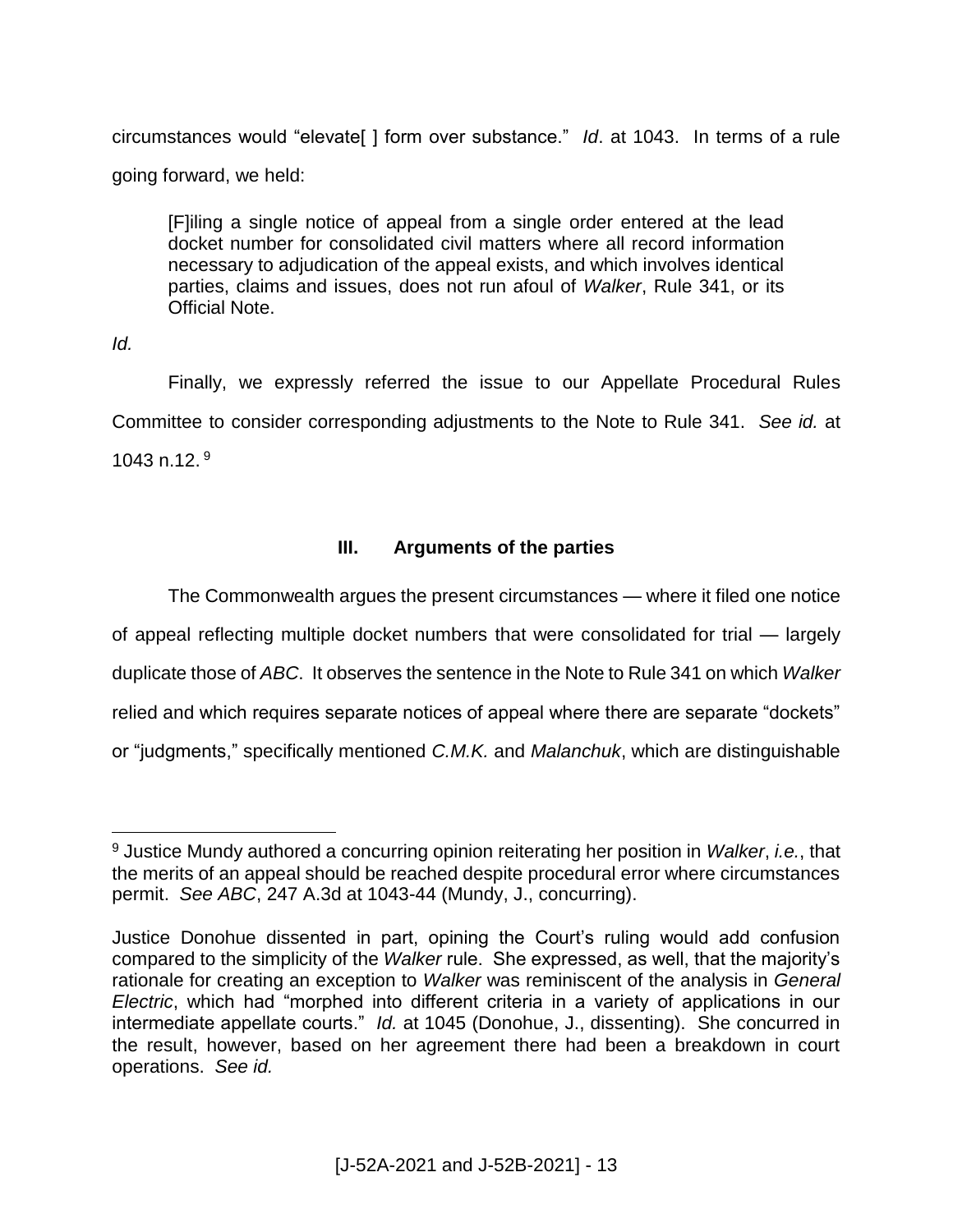from the instant case.<sup>10</sup> The Commonwealth maintains C.M.K. involved two criminal defendants attempting to jointly appeal their separate judgments of sentence, and *Malanchuk* involved the appeal of two civil defendants, only one of whom was awarded summary judgment in full. Thus, the Commonwealth argues, the teaching of those decisions is that separate notices of appeal are required "where, in substance, there are different cases, with different parties, facts and issues." Commonwealth's Brief at 17. The Commonwealth maintains the Note's reference to more than one "docket" or "judgment" should be understood to mean more than one "case" — and where there is a complete identity of parties and claims, as in *ABC*, there is only one case. The Commonwealth insists the instant "appeal does not involve separate cases but only separate docket numbers." *Id.*

The Commonwealth further highlights that the Note to Rule 341 uses the term "docket," not "docket number." It suggests a docket consists of a record of all the information relating to a particular case, *see id.* at 18, *quoting* Pa.R.Crim.P. 113, Comment ("The list of docket entries is a running record of all information related to any action in a criminal case in the court of common pleas . . ."), and it analogizes the "docket" here to a library book with three call numbers. Thus, the Commonwealth maintains the

 $10$  The Note to Rule 341 provides in pertinent part: "Where  $\dots$  one or more orders resolves issues arising on more than one docket or relating to more than one judgment, separate notices of appeal must be filed. *Malanchuk v. Tsimura*, 137 A.3d 1283, 1288 (Pa. 2016) ('[C]omplete consolidation (or merger or fusion of actions) does not occur absent a complete identity of parties and claims; separate actions lacking such overlap retain their separate identities and require distinct judgments'); *Commonwealth v. C.M.K.*, 932 A.2d 111, 113 & n.3 (Pa. Super. 2007) (quashing appeal taken by single notice of appeal from order on remand for consideration under Pa.R.Crim.P. 607 on two persons' judgments of sentence)." Note, Pa.R.A.P. 341.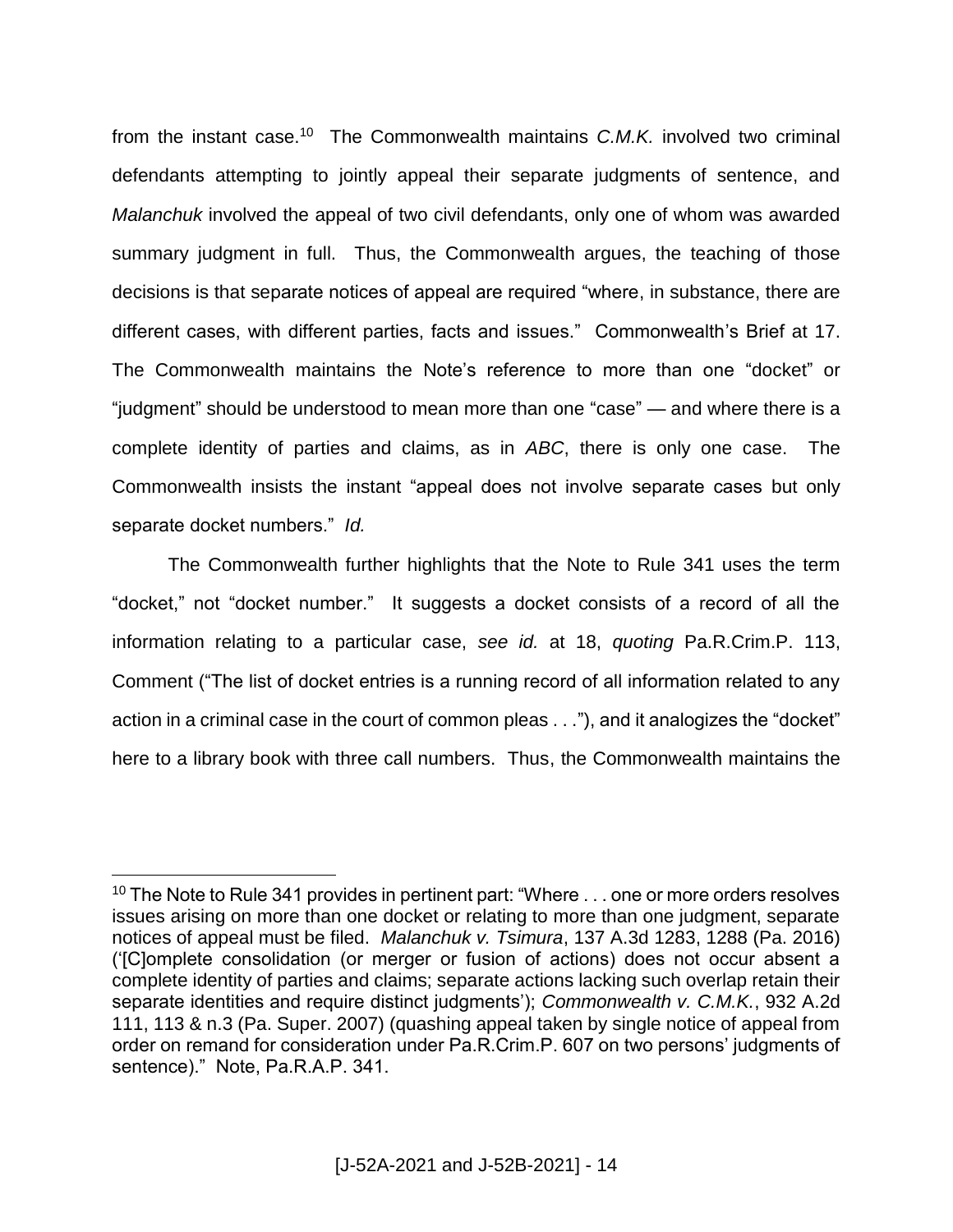three docket numbers for each defendant are simply three identifiers for a single case<sup>11</sup> because the charges at all three numbers were based on a single criminal episode and, as such, were subject to this Court's compulsory joinder rule. *See id.* at 18-19, *citing*, *inter alia*, *Commonwealth v. Geyer*, 687 A.2d 815, 816 (Pa. 1996). Given this scenario, the Commonwealth insists requiring separate notices of appeal "elevates form over substance" as it did in *ABC*. *Id.* at 19.

In related fashion, the Commonwealth criticizes the intermediate court's suggestion the multiple docket numbers indicate there were multiple cases because the trial court's consolidation order required all papers to be filed at all dockets. The Commonwealth argues this aspect of the case actually shows the three docket numbers represented the same case, because the various docket numbers involved the same defendant and same suppression issue. The Commonwealth posits the Superior Court recognized this fact when it observed that each defendant was the same defendant "at the three docket numbers, and the suppression issue at each docket number is identical." *Id.* at 22 (internal citation and quotation omitted). Going one step further, the Commonwealth posits that requiring three notices of appeal for each defendant would do the very thing *Walker* sought to avoid, *i.e.*, forcing the appellate court to "go behind" the notices of appeal to determine whether the cases can be considered together. *Id.*

The Commonwealth next argues the Superior Court's extension of *Walker*  "conflicts with Pa.R.A.P. 902." *Id.* at 20.<sup>12</sup> The Commonwealth observes, "this Court has

 $11$ In its argument by analogy, the Commonwealth maintains that in a library, a "call number" is "not the book," and in a court, "a docket number is not the docket[.]" Commonwealth's Brief at 19.

<sup>&</sup>lt;sup>12</sup> Rule 902 provides:

An appeal permitted by law as of right from a lower court to an appellate court shall be taken by filing a notice of appeal with the clerk of the lower court within the time allowed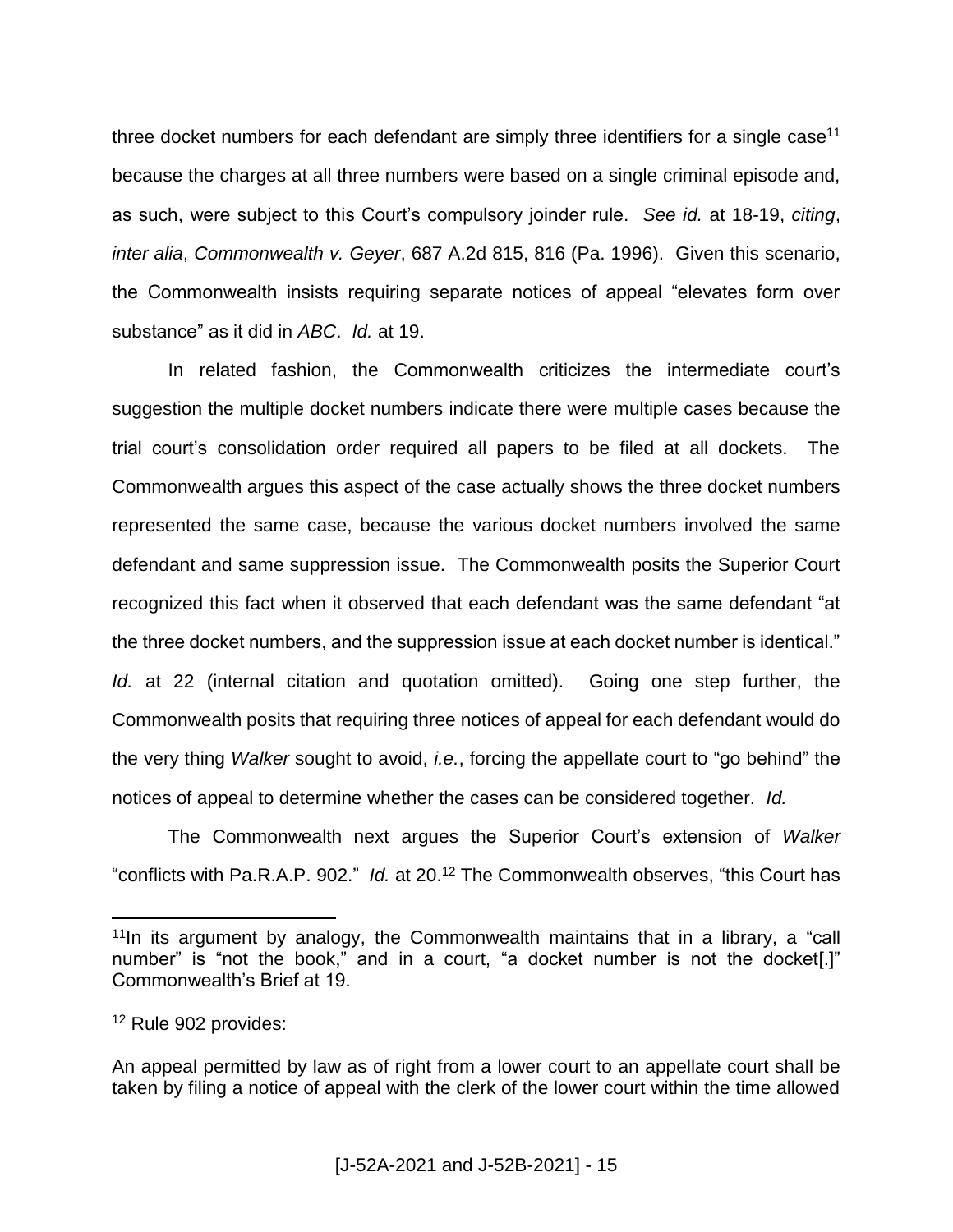consistently rejected rigid construction of its procedural rules that would frustrate a fair and just result, where, as here, there is no prejudice and no substantial impediment to appellate review." *Id*. at 21. The Commonwealth relies on several pre-*Walker* decisions to support its position. *Id.* at 21-22, *citing, e.g., Womer v. Hilliker*, 908 A.2d 269, 276 (Pa. 2006) ("[W]e expect that litigants will adhere to procedural rules as they are written, and take a dim view of litigants who flout them. That said, we have always understood that procedural rules are not ends in themselves, and that the rigid application of our rules does not always serve the interests of fairness and justice.") (citations omitted); *Smith v. Pennsylvania Board of Probation and Parole*, 683 A.2d 278, 282 (Pa. 1996) ("being mindful of the danger of placing form over substance, our courts have, when faced with compelling situations, been willing to take into account the particular facts of a case and have, in the interest of fairness, adopted an interpretation of the rules allowing the appeals to proceed . . . our rules are not intended to be so rigidly applied as to result in manifest injustice where there has been substantial compliance and no prejudice") (citation omitted); *Pomerantz v. Goldstein*, 387 A.2d 1280,1281 (Pa. 1978) ("Procedural rules are not ends in themselves, but means whereby justice, as expressed in legal principles, is administered. They are not to be exalted to the status of substantive objectives . . . [and] should never be used to deny ultimate justice[.]") (citations and quotation marks omitted).

by Rule 903 (time for appeal). Failure of an appellant to take any step other than the timely filing of a notice of appeal does not affect the validity of the appeal, but is subject to such action as the appellate court deems appropriate, which may include, but is not limited to, remand of the matter to the lower court so that the omitted procedural step may be taken.

Pa.R.A.P. 902. Per the simplification achieved by the rule, the appellant need only file two documents in the trial court — the notice of appeal and the proof of service. The clerk of the trial court transmits one copy of these papers to the appellate court prothonotary, who notes the appellate docket number on the notice of appeal and may then use photocopies of the marked-up notice to advise the parties, the lower court, and the Administrative Office of the fact of docketing. *See id.*, Note.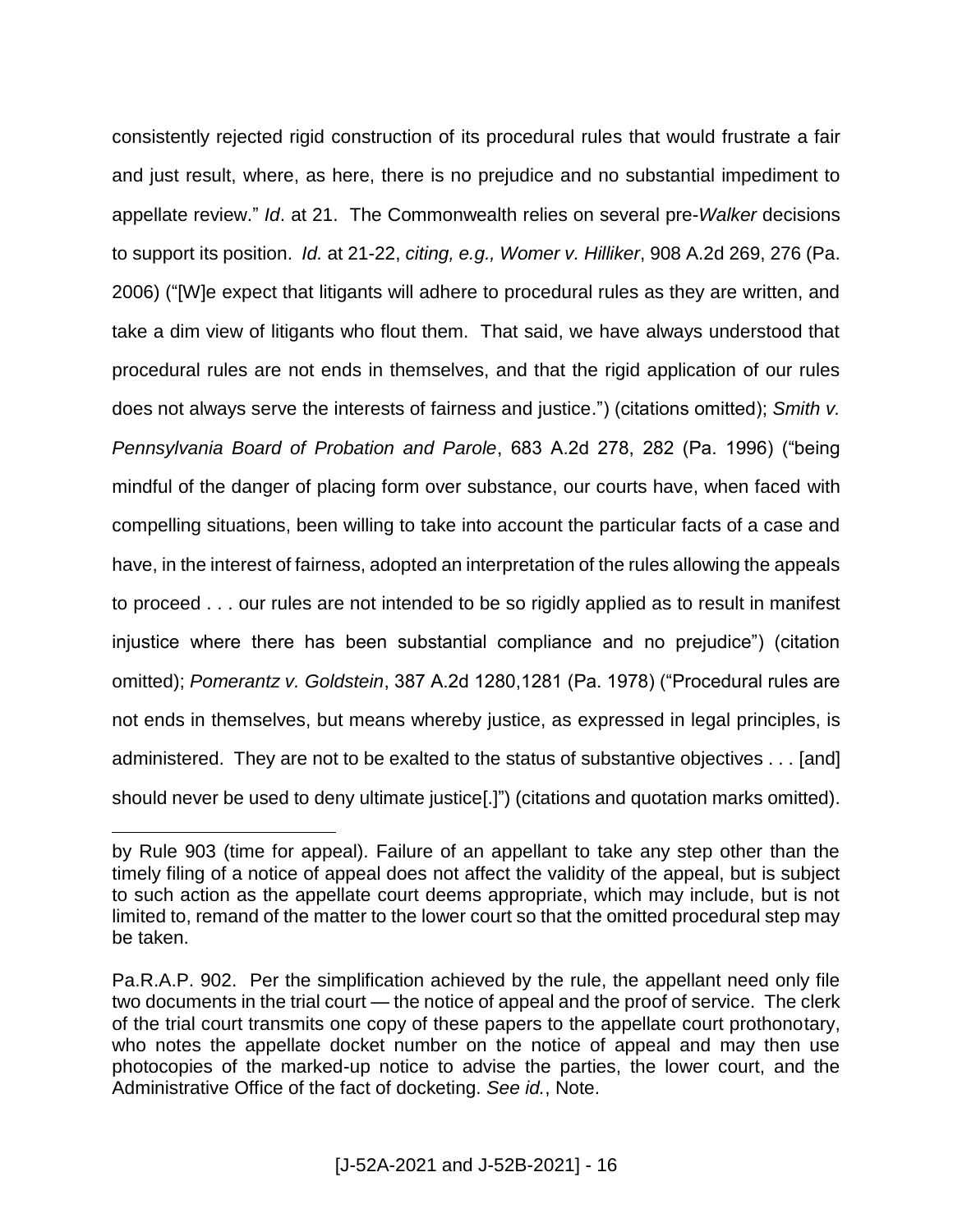While insisting *Walker* does not apply to the present circumstances, in cases where it arguably does apply, the Commonwealth requests, "this Court should clarify that appellate courts have discretion to allow non-jurisdictional defects in filing a notice of appeal to be corrected." *Id*. at 23 n. 2. To support its position, the Commonwealth relies on this Court's pre-*Walker* decision in *Commonwealth v. Williams*, 106 A.3d 583 (Pa. 2014), which, according to the Commonwealth, held quashal is just one, least-favored option for the appellate court faced with a defective notice. *Id.*, *quoting Williams*, 106 A.3d at 587-88 ("[i]n the event of a defective notice of appeal, Rule 902 encourages, though it does not require, appellate courts to remand the matter to the lower court so that the procedural defect may be remedied[;]" Rule 902 "creates a preference for correcting procedurally defective, albeit timely, notices of appeal so that appellate courts may reach the merits of timely appeals").

Appellees counter that *ABC* is distinguishable, and the rule of *Walker* should control.<sup>13</sup> Appellees acknowledge the *Walker* rule can be relaxed in cases involving a breakdown in court operations, as occurred in *ABC*, but assert there was no breakdown here. Appellees view the *ABC* exception to *Walker* as applicable only where consolidation was granted upon joint motion of both parties, with a lead docket number designated, and a "'complete identity of parties and claims, such that a single order disposed of the litigation which involved two sides of the same coin[.]'" Appellee's Brief at 14, *quoting ABC*, 247 A.3d at 1043.<sup>14</sup>

<sup>&</sup>lt;sup>13</sup> Appellees' briefs are identical in all material respects, although their pagination differs in some instances due to spacing. Page numbers herein refer to Casey's brief.

<sup>14</sup> In *ABC*, we considered the breakdown in court operations as a threshold issue, after which we proceeded to determine whether to recognize an exception to the *Walker* rule. *See ABC*, 247 A.3d at 1042. In retrospect, and in the present context, we read *ABC* as embodying alternative holdings, each sufficient to compel the result reached. *See generally Malanchuk*, 137 A.3d at 1286 n.5, *citing Commonwealth v. Markman*, 916 A.2d 586, 606 (Pa. 2007) ("[w]here a decision rests on two or more grounds equally valid, none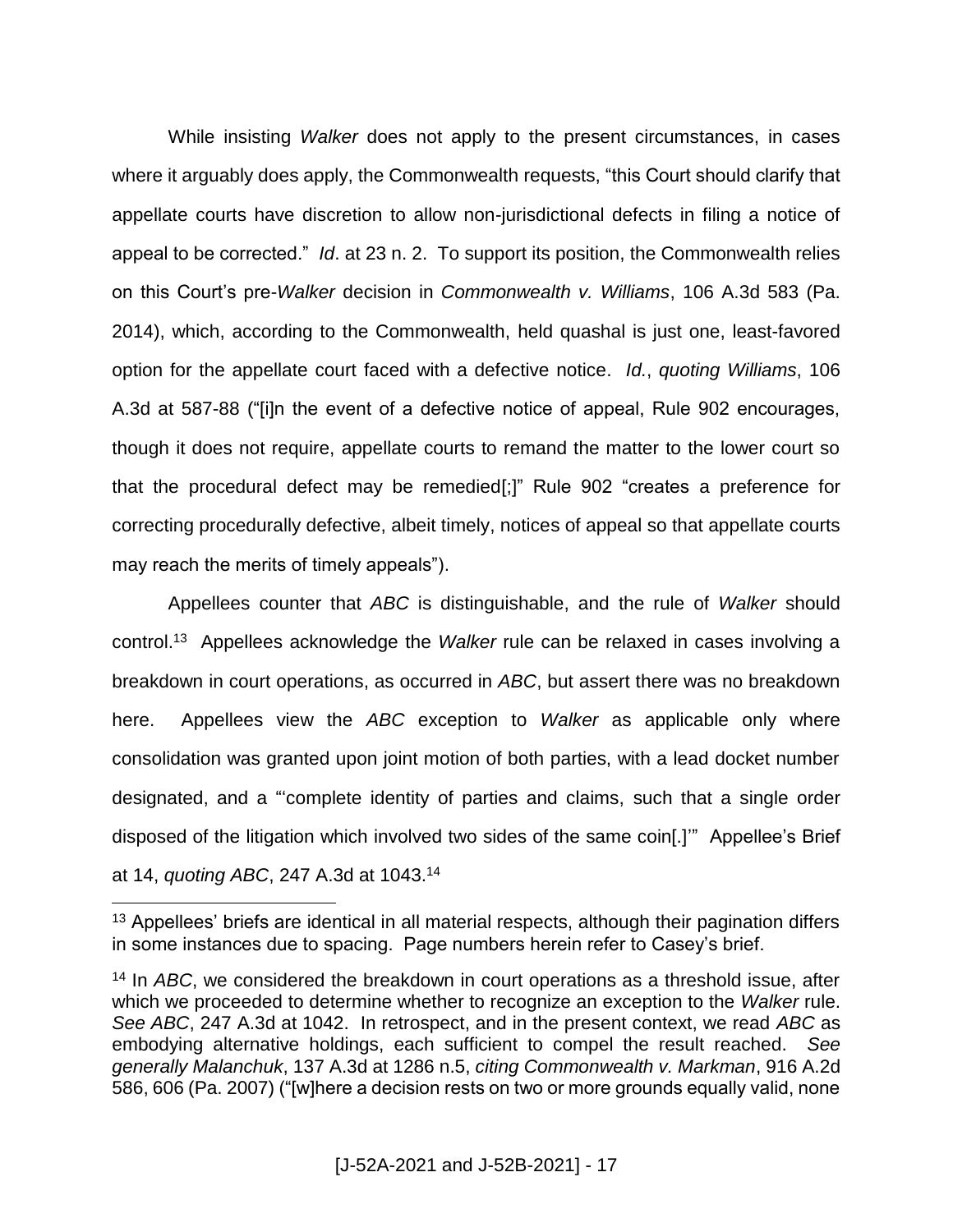Moreover, appellees dispute the Commonwealth's contention the three docket numbers were subject to compulsory joinder. They argue the charges were not based on a single criminal episode — some charges were based on alleged hazing activities in 2016 with one set of victims, and others were based on conduct occurring in 2017 with a different set of victims.<sup>15</sup> Appellees assert this means the *Walker* rule should apply *a fortiori*, because in *Walker* there was only one alleged criminal episode. *See id.* at 20-23. They suggest this circumstance could affect substantive appellate review because an appellate court could "determine that a warrant had sufficient probable cause for seizures limited to one criminal episode but not to a different criminal episode." *Id.* at 23. Appellees argue that could happen in the present matter because the affidavit of probable cause supporting the search warrant was limited to the events of February 2-3, 2017; consequently, appellees maintain the warrant lacked probable cause entirely for the

may be relegated to the inferior status of obiter dictum"). This reading is consistent with sound logic, as a breakdown that causes a litigant not to comply with *Walker* is reason enough not to quash the appeal, as recognized by our intermediate court. *See, e.g.*, *Larkin*, 235 A.3d at 354 (indicating the requirements of *Walker* may be overlooked where a breakdown occurs in the court system, and the defendant is misinformed or misled regarding his or her appellate rights).

<sup>&</sup>lt;sup>15</sup> Appellees assert the alleged 2016 conduct is the subject of docket numbers CP-14-CR-1540-2018 (Young) and CP-14-CR-1536-2018 (Casey). *See id.* at 20. In reply, the Commonwealth does not dispute that the charges stemmed from actions that were temporally distinct, but contends all charges relate to "ongoing criminal activity" and, as such, "may amount to one case." Commonwealth's Reply Brief at 2; *see also id.* at 2-3 (citing cases involving compulsory joinder — for purposes of precluding separate prosecutions under 18 Pa.C.S. §110 — where multiple actions were part of a single criminal episode).

Our review of the record confirms that some of the charges against each defendant relate to events in 2016 and others to the February 2017 hazing rituals. This is reflected in the charging documents for each defendant as well as a summary of charges the Commonwealth filed as an exhibit to its motion for consolidation.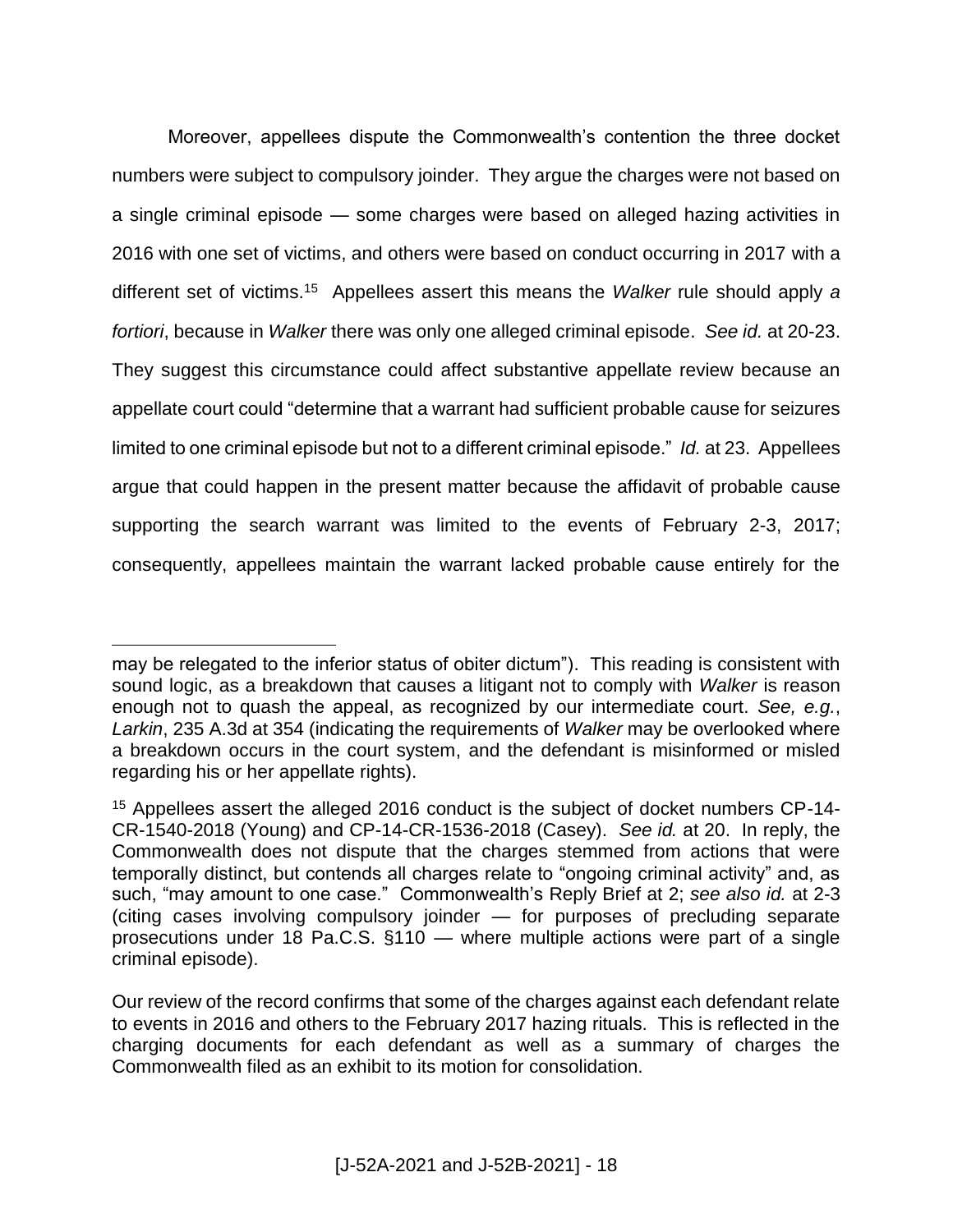docket numbers relating to the charges arising from their conduct in 2016, and the warrant is overbroad as it relates to the 2017 charges. *See id.* at 23-24.<sup>16</sup>

### **IV. Analysis**

Upon review, we find the exception to the *Walker* rule enunciated in *ABC* is not broad enough to encompass the present matter. The *Walker* Court interpreted Rule 341(a) as setting forth "a bright-line mandatory instruction to practitioners to file separate notices of appeal" for each docket. *Walker*, 185 A.3d at 976-77.<sup>17</sup> In *ABC*, we reaffirmed the general rule, and emphasized parties are not permitted unilaterally to consolidate matters for appellate review by filing a single notice of appeal from an order arising on multiple dockets. We observed "consolidation is a determination that must be made by the appellate court, at its discretion, absent a stipulation by all parties to the several appeals." *ABC*, 247 A.3d at 1042, *quoting Walker*, 185 A.3d at 976 (internal citation and quotation omitted). As can be seen from the caption to the Superior Court's memorandum opinions, the Commonwealth's decision to file a single notice of appeal led to a single docket number at the appellate level, thus achieving an effective consolidation at that level inconsistent with the general rule of *Walker* and *ABC*. However, in *ABC*, this Court ultimately found quashal improper because:

<sup>&</sup>lt;sup>16</sup> Appellees also suggest that if this Court grants relief to the Commonwealth, it should simultaneously "revive" their interlocutory appeal challenging the constitutionality of the anti-hazing statute. Appellee's Brief at 29. As noted, however, *see supra* n.4, this Court denied appellees' petition for review prior to granting allowance of appeal in the present matter. Significantly, appellees do not direct us to any authority that would permit us to "revive" their former appeal under these circumstances.

<sup>17</sup> We realize the Commonwealth in *Walker* appealed under Rule 311(d) rather than Rule 341(a). However, the *Walker* Court deemed the commentary to Rule 341(a) to be applicable to Rule 311(d) because the Commonwealth had failed to offer any compelling reason why the two rules should operate differently. *See* 185 A.3d at 976 n.3. Here again, the Commonwealth has offered no suggestion regarding why the rules should operate differently, and *Walker's* application of the Rule 341(a) commentary to Rule 311(d) remains binding precedent in the context of this appeal.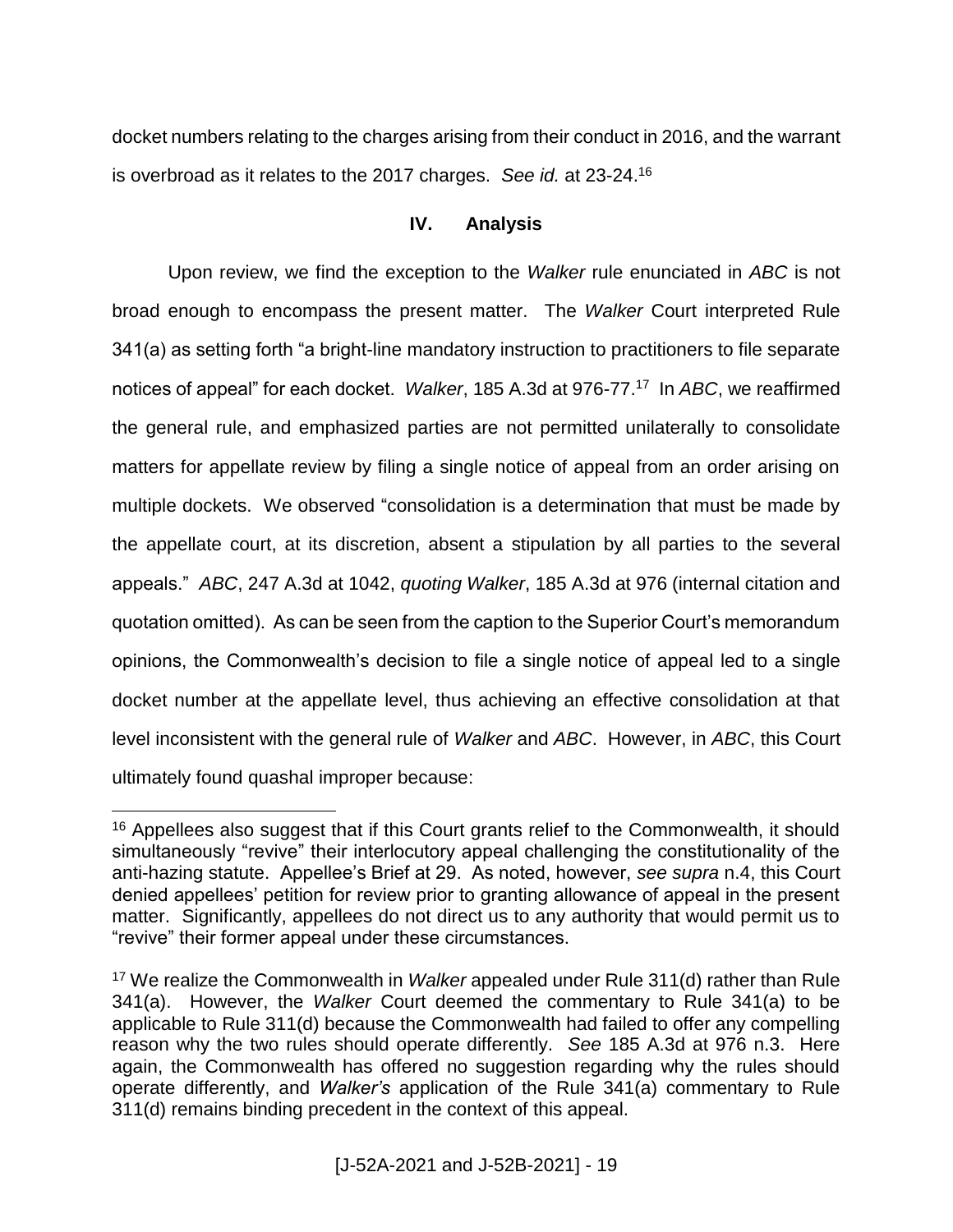[C]onsolidation of the dockets was sought and granted in the common pleas court, and there existed complete identity of parties and claims, such that a single order disposed of the litigation which involved two sides of the same coin, *i.e.*, competing petitions to vacate or confirm the same arbitration award.

247 A.3d at 1043. Thus, we held:

[F]iling a single notice of appeal from a single order entered at the lead docket number for consolidated civil matters where all record information necessary to adjudication of the appeal exists, and which involves identical parties, claims and issues, does not run afoul of *Walker*, Rule 341, or its Official Note.

*Id.*

Here, regardless of whether there is identity of parties and claims, the docket numbers were not different "sides of the same coin" — that is, different ways of litigating the exact same dispute, as in *ABC* — and there was no lead docket number. To the contrary, each docket number encompassed a different set of criminal charges, and each such charge, by its nature, involved different victims, different occasions, or different conduct toward the same victim. Moreover, *ABC's* exception to the *Walker* rule is, by its terms, limited to civil cases, which may better lend themselves to multiple docket numbers representing "two sides of the same coin."

There is some merit in the Commonwealth's contention that this result tends to "elevate form over substance" to a certain degree. A different result would likely obtain if all the ultimately-bound-over charges had been filed initially and then been bound over after the first preliminary hearing — in which case there would have been a single docket number for each defendant encompassing all charges. However, as the cases and charges actually progressed over time, quashal was seemingly required by Rules of Appellate Procedure 341(a) and 311(d) as interpreted in *Walker*.

But, there is another rule with a role to play in matters like this one: Pa.R.A.P. 902 (manner of taking appeal). As noted above, the Commonwealth requests that, should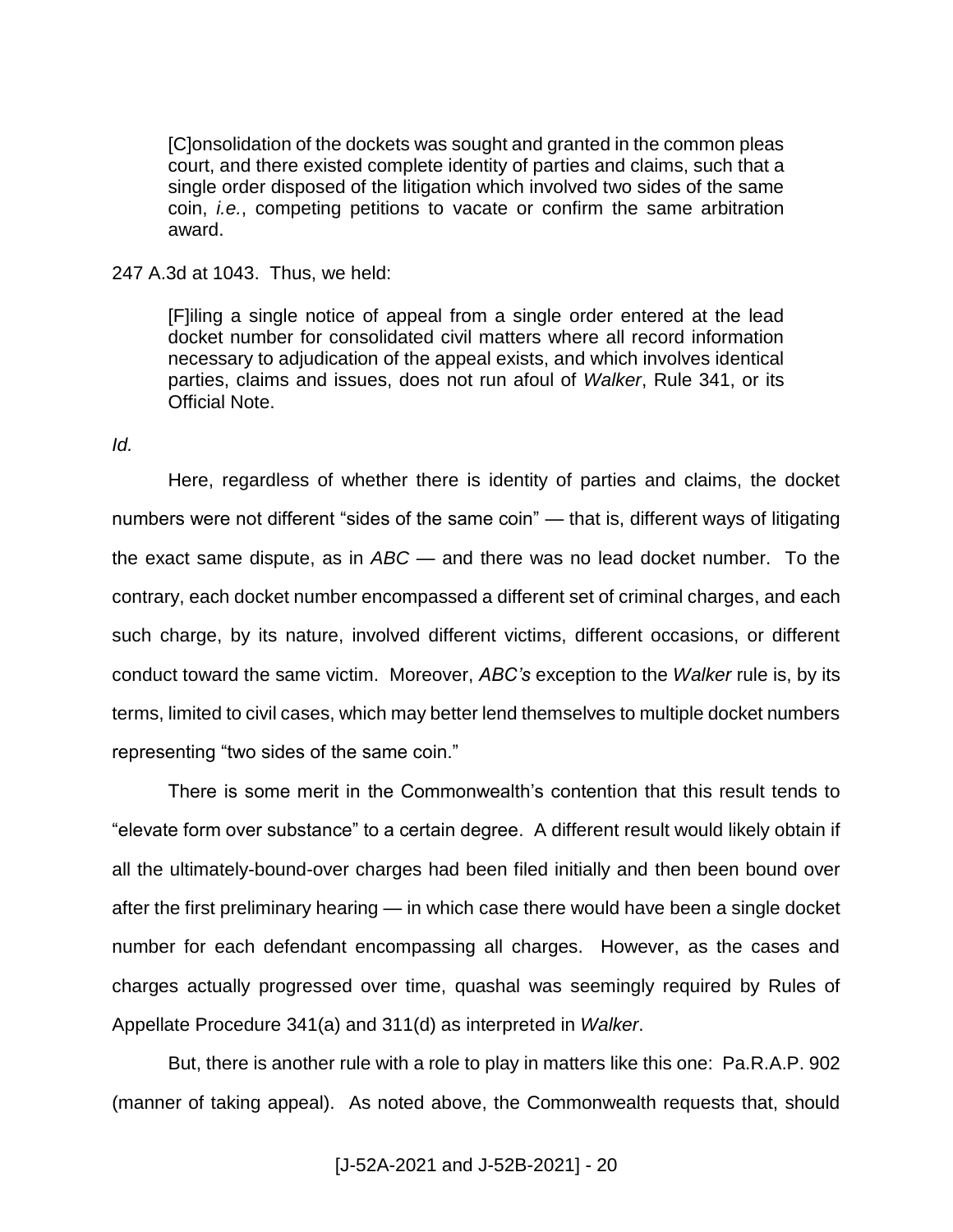this Court conclude *Walker* applies to the unique facts of this case, we should clarify that, under Rule 902, appellate courts have discretion to remand a timely-filed notice of appeal to the lower court to remedy a non-jurisdictional defect. Rule 902 provides: "Failure of an appellant to take any step other than the timely filing of a notice of appeal **does not affect the validity of the appeal, but it is subject to such action as the appellate court deems appropriate, which may include, but is not limited to, remand of the matter to the lower court so that the omitted procedural step may be taken**." Pa.R.A.P. 902 (emphasis added). The Note to the rule indicates this sentence was revised in 1986 to reflect a change in approach to formal defects:

The reference to dismissal of the appeal has been deleted in favor of a preference toward[ ] remanding the matter to the lower court so that the omitted procedural step may be taken, thereby enabling the appellate court to reach the merits of the appeal. Nevertheless, dismissal of the appeal ultimately remains a possibility where counsel fails to take the necessary steps to correct the defect.

*Id.*, Note.

Here, in response to the Superior Court's rule to show cause why the appeal should not be quashed in light of *Walker*, the Commonwealth responded and requested, in relevant part, "an opportunity to amend the notice of appeal to include a separate notice for each lower court number to comply with *Walker*[,]" maintaining "[a]ny error related to the notice of appeal would constitute a formatting error rather than a failure to provide notice as the single notice of appeal apprised all parties of the order being appealed from and should not create a jurisdictional bar to review." Commonwealth's Response to Directive to Show Cause, 3/4/2019, at 7. Presently, and below, as noted by the Superior Court, the Commonwealth candidly admits it submitted only one notice of appeal with respect to each defendant listing the three docket numbers associated with that defendant, and explains "[i]n each case the [filing] clerk made two photocopies of the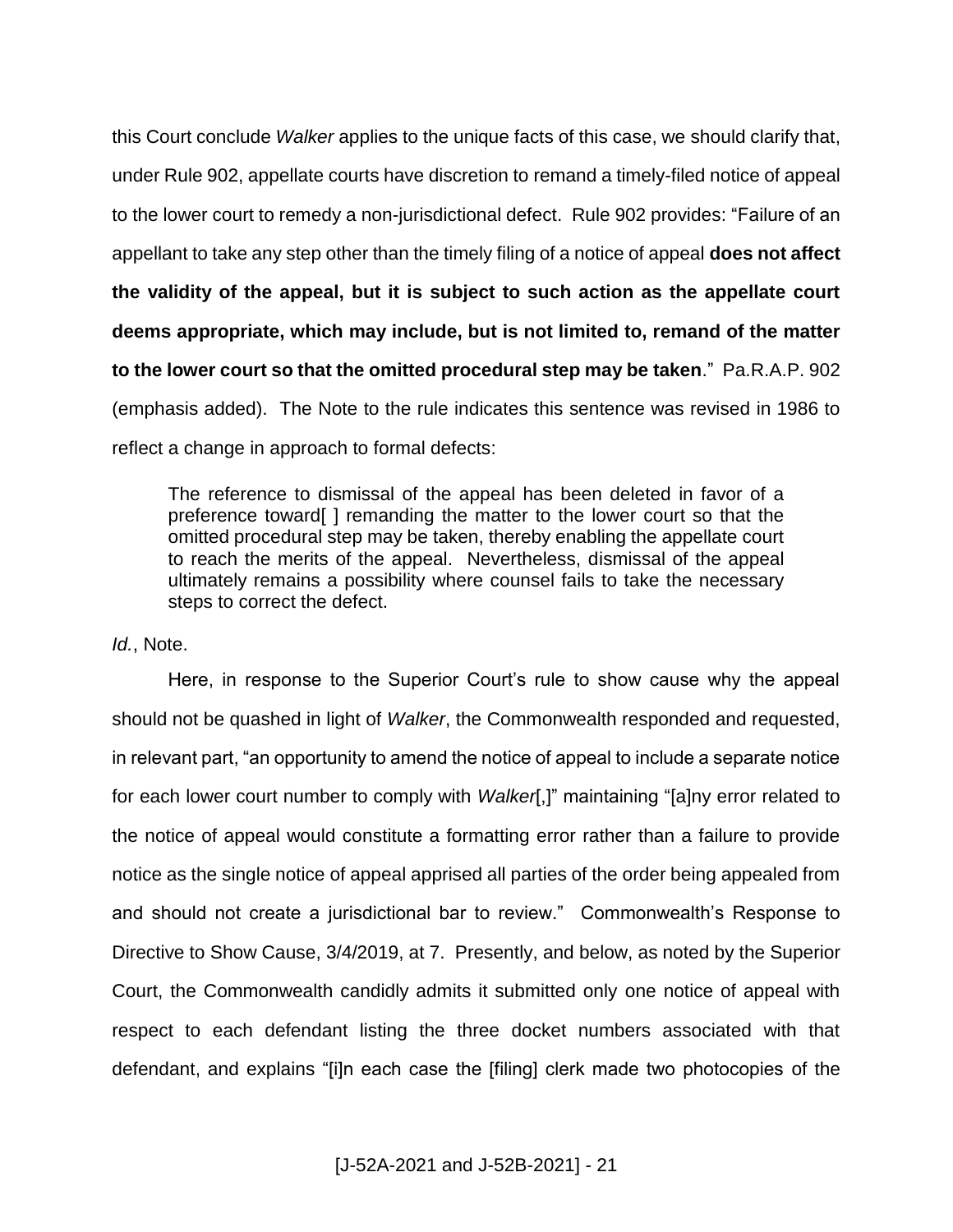notice of appeal and filed three identical notices, one under each of the three docket numbers, for each defendant." Commonwealth's Brief at 10. There is no dispute the Commonwealth's notices of appeal were timely filed. *See* Pa.R.A.P. 903 (notice of appeal to be filed within thirty days after entry of order from which appeal is taken). The only question is whether its error in including three docket numbers on each defendant's notice of appeal — each of which was then photocopied by the clerk and filed under each of the three docket numbers — **requires** quashal. We conclude it does not.

Notably, we did not consider the interplay between Rules 341(a) and 902 in *Walker* or ABC because neither the lower courts nor the parties raised it.<sup>18</sup> But other courts have written to it. As noted *supra*, in *Larkin*, Judge Stabile authored a thoughtful concurring opinion that focused on Rule 902 and observed "the harsh quashal required due to a technical noncompliance with Pa.R.A.P. 341(a) and *Walker*, is not necessary, as our court rules provide a remedy to address this variety of rule noncompliance." *Larkin,* 235 A.3d at 356 (Stabile, J., concurring). Judge Stabile elaborated:

So long as a litigant timely perfects an appeal, Rule 902 allows an appellate court to take any appropriate action, including remand, to allow a party to correct any procedural misstep in a notice of appeal, excluding of course any defect relating to timeliness. . . . A single notice of appeal referencing more than one docket number in violation of *Walker* presents a procedural

<sup>&</sup>lt;sup>18</sup> The Commonwealth clearly preserved the Rule 902-based claim it now presents to this Court. Although the Commonwealth did not expressly cite the rule in its answer to the rule to show cause, its request for leave to correct any formatting error in its notices of appeal plainly invoked the remedial, ameliorative and equitable relief measures prescribed in Rule 902. *Compare* Commonwealth's Response to Directive to Show Cause, 3/4/2019, at 7 ("the Commonwealth requests an opportunity to amend the notice of appeal . . . to comply with *Walker*") *with* Pa.R.A.P. 902 (promoting "such action as the appellate court deems appropriate, which may include, but is not limited to, remand of the matter to the lower court so that the omitted procedural step may be taken"). *See also, e.g.*, *Commonwealth v. Rogers*, 250 A.3d 1209, 1224 (Pa. 2021) (declining to find waiver where claim "was readily understandable from context"); Pa.R.A.P. 1925(b)(4)(ii) (explaining that a litigant's statement of matters complained of on appeal does "not require citation to authorities or the record").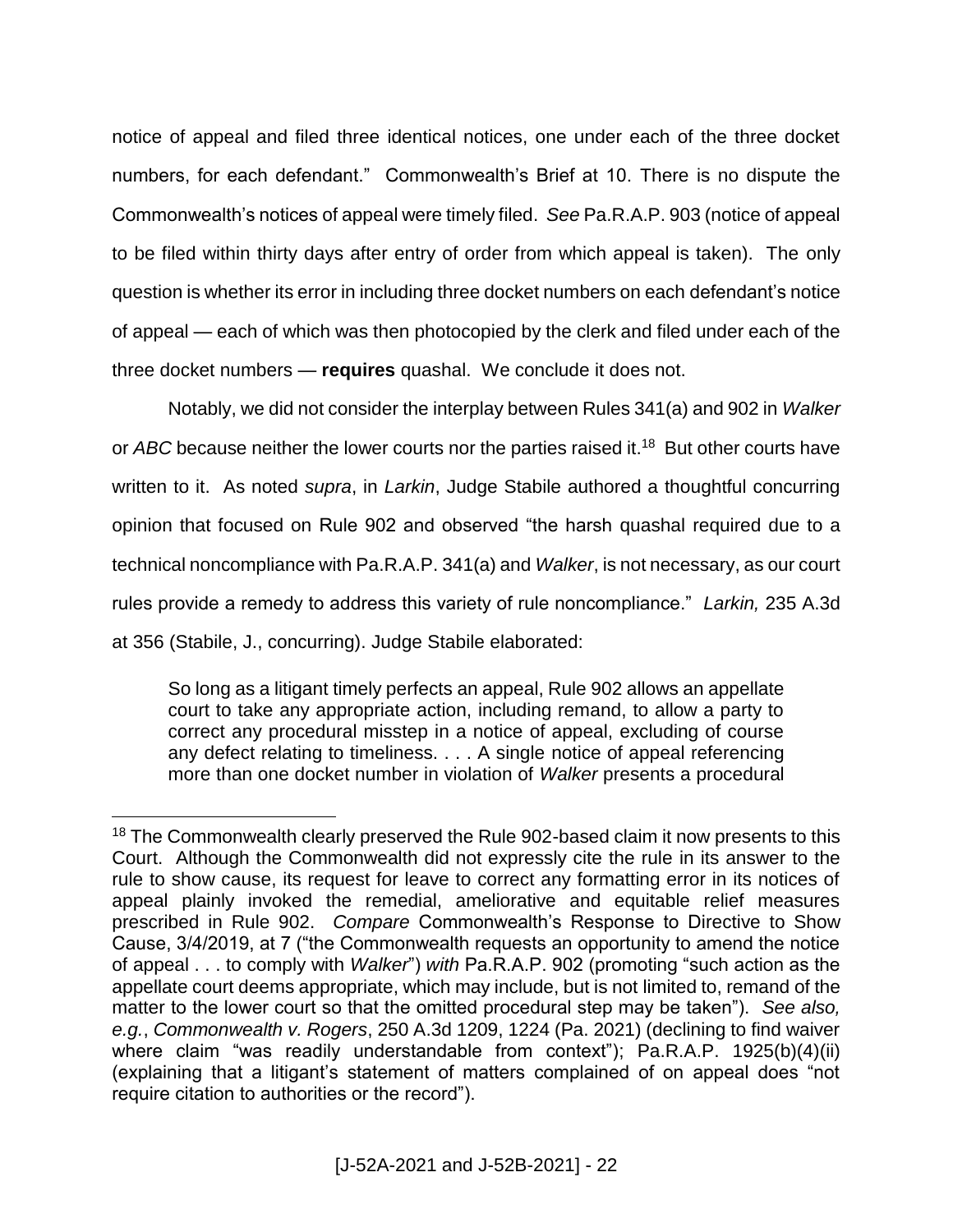misstep that easily can be remedied. A single appeal notice containing more than one court docket easily can be segregated into separate notices for each docket while the filing date of the original notice of appeal is preserved.

*Id.* at 357 (citation omitted).

Moreover, as Judge Stabile astutely observed in *Larkin*, and as argued by the Commonwealth in its brief, a remedy other than quashal is supported by our own precedent. In *Williams*, this Court considered whether the Philadelphia Clerk of Courts should have accepted a defective, but timely filed, notice of appeal. *Williams*, 106 A.3d at 586. The notice of appeal was defective "because it was missing two docket numbers and/or because the Clerk's office preferred a separate notice for each of the three docket numbers contained therein." *Id.* at 585. We held quashal is just one option in such circumstances, explaining "[i]n the event of a defective notice of appeal, Rule 902 encourages, though it does not require, appellate courts to remand the matter to the lower court so that the procedural defect may be remedied." *Id.* at 587-88. Pointing to the 1986 amendments and the accompanying note, we acknowledged Rule 902's "preference for correcting procedurally defective, albeit timely, notices of appeal so that appellate courts may reach the merits of timely appeals." *Id.* at 588. Ultimately, we held the defective but timely notice of appeal preserved the Commonwealth's appeal.

Here, we agree with the Commonwealth that "there would have been no prejudice" to the defendants had the Superior Court granted its prompt and clear request for remand to correct the procedural defect once it was identified. Commonwealth's Brief at 23 n.2. Further, the Commonwealth convincingly argues that nothing practical is achieved by the reflexive quashal of appeals for easily corrected, non-jurisdictional defects. Indeed, Rule 902 is designed specifically to eliminate such quashals as it "eliminates the 'trap' of failure to perfect an appeal" by making timely notices of appeal "self-perfecting." Pa.R.A.P. 902, Note.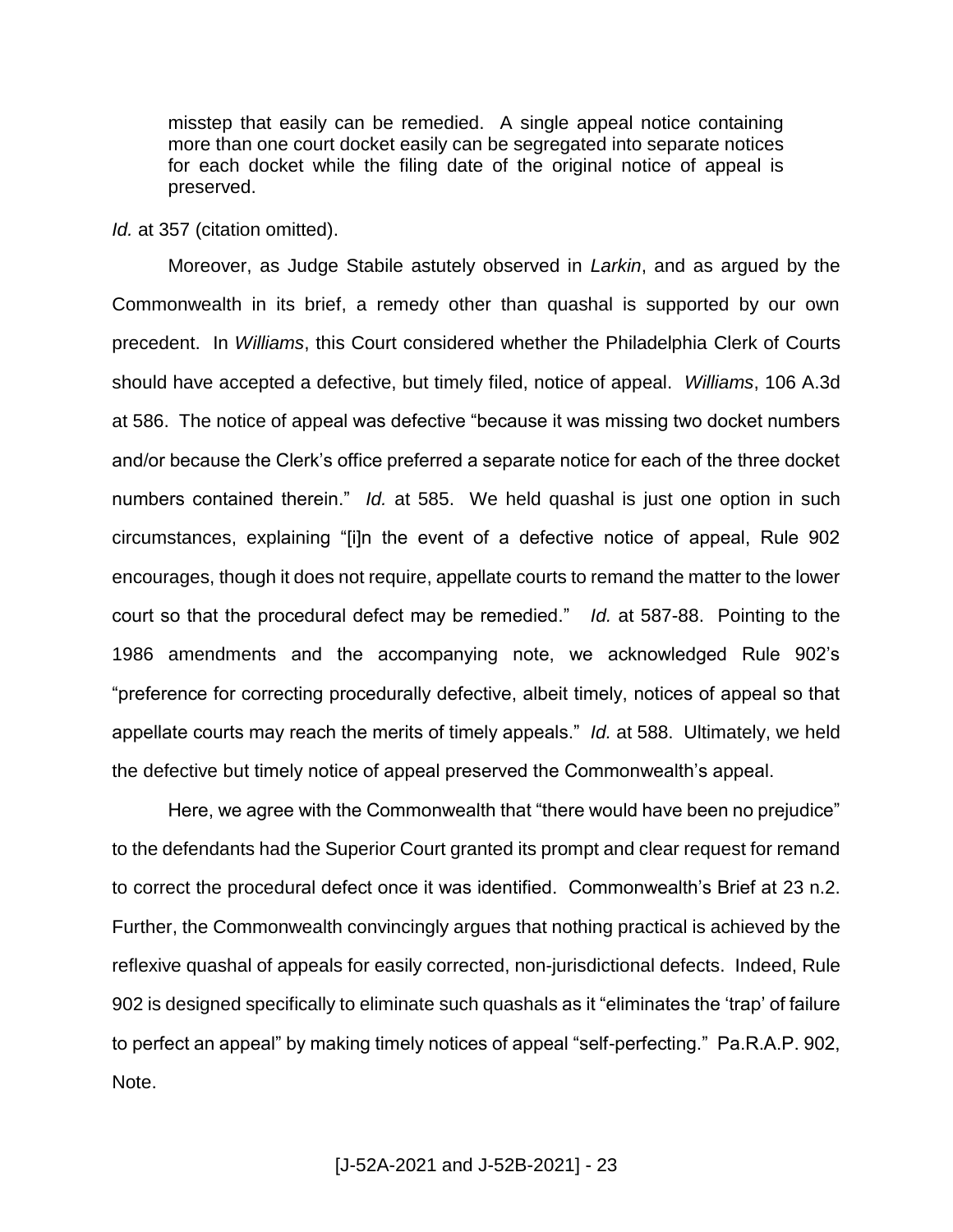We realize permitting parties to rectify non-jurisdictional procedural missteps relating to notices of appeal will, for all practical purposes, largely blunt the bright-line rule the *Walker* Court sought to impose with respect to Rule 341(a). However, as we also expressly noted in *Walker*, "[p]rocedural rules should be construed to give effect to all their provisions, and a single rule should not be read in a vacuum, especially where there is a relationship between different rules." *Walker*, 185 A.3d at 976 (citations omitted).

Now that Rule 902 is squarely before us, we take it on its terms, notwithstanding any effect its application here may have on the bright-line rule of *Walker*. In doing so, we conclude the relationship between Rules 341(a) and 902 is clear. Rule 341 requires that when a single order resolves issues arising on more than one docket, separate notices of appeal must be filed from that order at each docket; but, where a timely appeal is erroneously filed at only one docket, Rule 902 permits the appellate court, in its discretion, to allow correction of the error, where appropriate.<sup>19</sup> Accordingly, as there were two timely-filed notices of appeal in this case, one for each defendant, that listed additional docket numbers for each defendant, we reverse the Superior Court's order quashing the appeals and, pursuant to Rule 902, we remand to that court to reconsider the Commonwealth's request to remediate its error, "so that the omitted procedural step may be taken." Pa.R.A.P. 902.<sup>20</sup>

<sup>19</sup> Thus, although we reaffirm *Walker*'s pronouncement that "the proper practice under Rule 341(a) is to file separate appeals from an order that resolves issues arising on more than one docket[,]" we expressly overrule those statements in the opinion indicating "[t]he failure to do so **requires** the appellate court to quash the appeal." *Walker*, 185 A.3d at 977 (emphasis added); *see id*. ("The failure [to file separate notices of appeal] **will** result in quashal of the appeal.") (emphasis added). We also refer this matter once again to the Appellate Procedural Rules Committee for consideration of corresponding adjustments to the Notes to the relevant rules.

<sup>20</sup> Justice Saylor observes our determination "effectively eviscerate[s] *Walker*[,]" Concurring and Dissenting Opinion (Saylor, J.) at 2, and opines our reliance on *Williams* to support the application of Rule 902 is misplaced because *Walker* "post-dated *Williams*,"